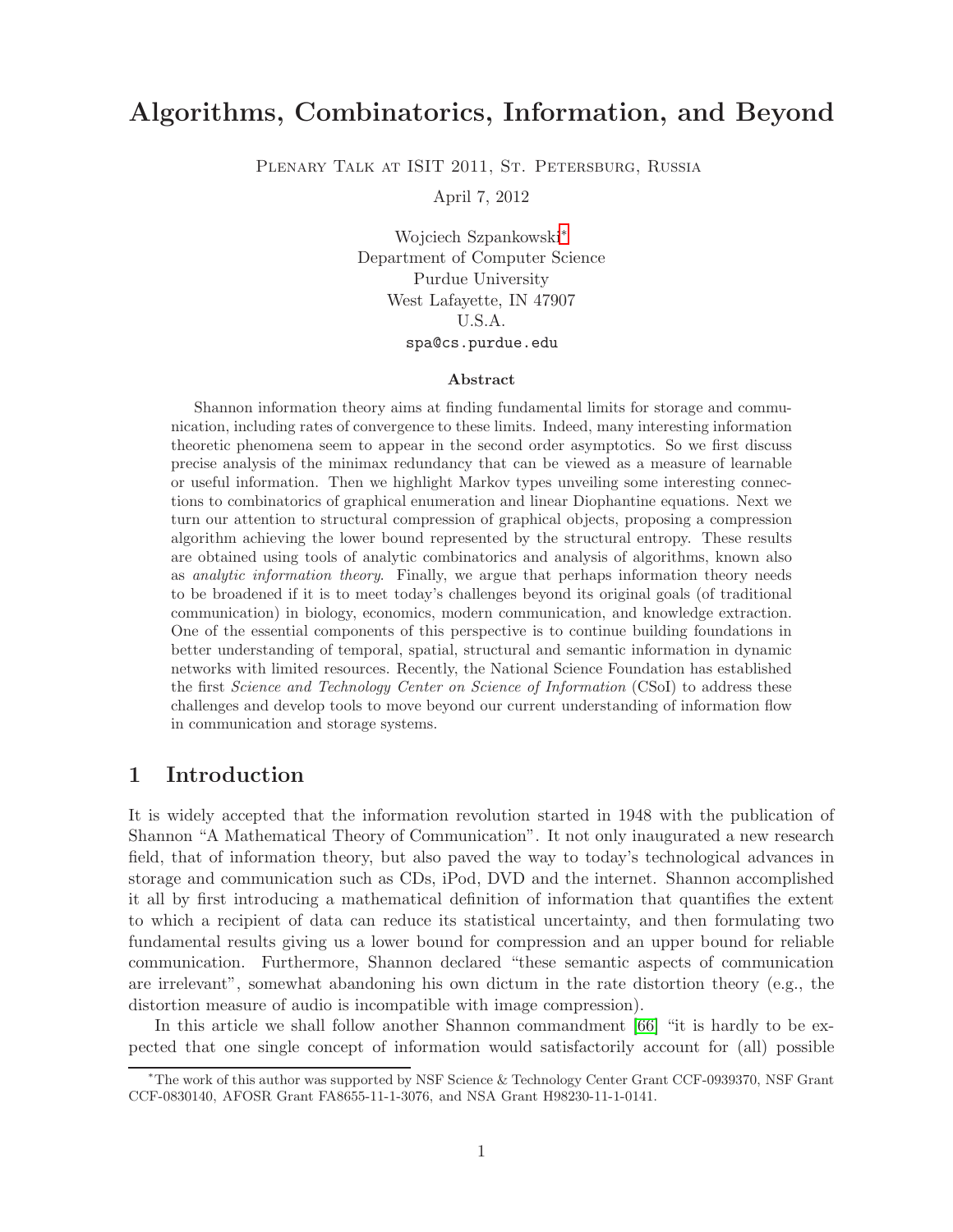applications". So we shall argue that information theory may benefit by expanding its original goals to meet today's challenges in biology, economics, modern communication, and knowledge extraction from massive datasets (see also [\[1\]](#page-25-0)). For this to happen more foundational work in better understanding of temporal, spatial, structural and semantic information is essential.

We are all aware of Shannon warning in his "bandwagon" paper [\[67\]](#page-28-1) where he thundered "Information theory has, in the last few years, become something of a scientific bandwagon." It is no wonder that some developments in the 50's irked Shannon. Let us just look at the early application of information theory, say to biology. Henry Quastler launched information theory in biology in 1949 (just a year after Shannon's landmark paper and four years before the inception of molecular biology shaped by the work of Crick and Watson) in the paper written together with Dancoff "The Information Content and Error Rate of Living Things". Continuing this effort, Quastler organized two symposiums on "Information Theory in Biology". These attempts were rather unsuccessful as argued by Henry Linschitz [\[41\]](#page-27-0), who pointed out that there are difficulties in defining information "of a system composed of functionally interdependent units and channel information (entropy) to "produce a functioning cell". To be fair, we need to point out that in 70's Manfred Eigen, Nobel laureate in biochemistry opined, "the differentiable characteristic of the living systems is information. Information assures the controlled reproduction of all constituents, thereby ensuring conservation of viability. Information theory, pioneered by Claude Shannon, cannot answer this question ... in principle, the answer was formulated 130 years ago by Charles Darwin." Eigen's challenge was picked up recently in two new special issues [\[20,](#page-26-0) [53\]](#page-27-1) on information theory in molecular biology and neuroscience. The editorial of [\[20\]](#page-26-0) concludes: "Information Theory is firmly integrated in the fabric of neuroscience research, and a progressively wider range of biological research in general, and will continue to play an important role in these disciplines."

We are now fifty years after the bandwagon paper. In today's world the dynamic flow of information is around us from biology to modern communication to economy. Many scholars argue to broaden information theory beyond its original goals of point-to-point communication and compression of sequences: Sudan and his collaborators [\[25,](#page-26-1) [40\]](#page-27-2) suggest that the meaning of information does start to become relevant whenever there is diversity in the communicating parties and when parties themselves evolve over time. For example, when a computer attempts to communicate with a printer both parties must talk the same language in the same format (i.e., "printer driver"). This leads Sudan and his collaborators to consider communication in the setting where encoder and decoder do not agree a priori on the communication protocols, thus encoder and decoder do not understand each other. Bennett in [\[5\]](#page-25-1) observes that from the earliest days of information theory it has been appreciated that information is not a good message value. He continues to propose that the value of information lies in "parts predictable only with difficulties, things that the receiver could figure out without being told". This led him to define the logical depth. However, we still do not have a good understanding of the value of information; particularly, in biology and economics. As a matter of fact, in biology, P. Nurse in his 2008 paper [\[55\]](#page-27-3) claims that biology is on the crossroad and further advances may be required to understand information flow. In Nurse's own words "focusing on information flow will help to understand better how cells and organisms work . . . and temporal order in cell memory and reproduction are not fully understood." Furthermore, in computer science F. Brooks claims [\[8\]](#page-25-2): "we have no theory that gives us a metric for the information embodied in structure . . . this is the most fundamental gap in the theoretical underpinning of information and computer science." Finally, Zeilinger goes even further in [\[9,](#page-25-3) [85\]](#page-29-0) claiming that reality and information are two sides of the same coin, that is, they are in a deep sense indistinguishable. In communication it is widely accepted that understanding (value and flow of) temporal information is the key to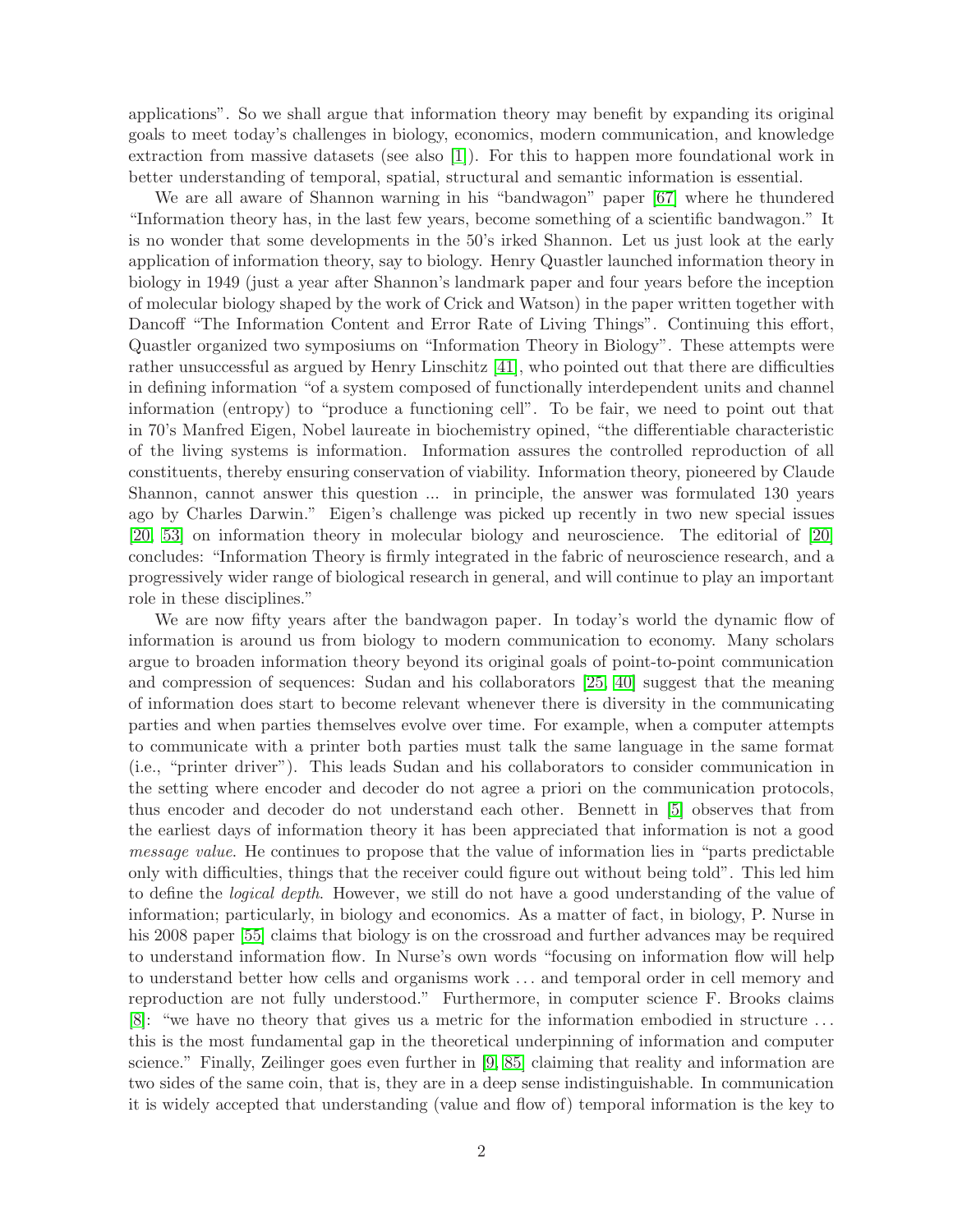further advances in computer communication [\[29\]](#page-26-2) and wireless ad-hoc networks [\[26\]](#page-26-3).

As the matter of fact, in recent decades the information theory community has been pursuing post-Shannon challenges as witnessed in [\[17,](#page-25-4) [20,](#page-26-0) [26,](#page-26-3) [29,](#page-26-2) [33,](#page-26-4) [45,](#page-27-4) [53,](#page-27-1) [58,](#page-27-5) [54,](#page-27-6) [79\]](#page-28-2), to mention a few. To continue on this path, we propose two approaches that include short(er)-term and long-term research goals:

- (i) Back off from infinity: Following Ziv's 1997 Shannon Lecture, we propose to extend Shannon findings to finite size data structures (i.e., graphs, sets, social networks), that is, develop information theory of data structures beyond first-order asymptotics. We shall argue (see Section [2\)](#page-2-0) that many interesting information-theoretic phenomena appear in the second-order terms. Analytic information theory — which applies complex-analytic tools to information theory — is particularly suited for such investigations. We illustrate it in the next section by studying the minimax redundancy problem.
- (ii) Science of Information: In general, we endeavor to do some foundational work in structural, temporal, spatial and semantic information in dynamic networks with cooperating users (see also recent panel discussion [\[1\]](#page-25-0)). we also argue that we need a better understanding of complex systems with representation-invariant information. In Section [3](#page-16-0) we describe some attempts towards this goal.

In 2010 the National Science Foundation established the first Science and Technology Center for Science of Information (http://soihub.org) "to advance science and technology through a new quantitative understanding of the representation, communication and processing of information in biological, physical, social and engineering systems." The center is located at Purdue University and partner institutions include: Bryn Mawr, Berkeley, Howard, MIT, Princeton, Stanford, Texas A&M, UIUC, and UCSD. Some specific Center goals are to: (i) define core theoretical principles governing transfer of information; (ii) develop meters and methods for information; (iii) apply science of information to problems in physical and social sciences, and engineering; and (iv) offer a venue for multi-disciplinary long-term collaborations.

The plan for the paper is as follows. In the next section we discuss the maximal minimax redundancy for memoryless, Markovian, and renewal sources solved by analytic and combinatorial methods. In Section [3](#page-16-0) we present a few problems illustrating broader science of information. In particular, we offer some new results on graphical compression as an illustration of structural information.

# <span id="page-2-0"></span>2 Analytic Information Theory

Jacob Ziv in his 1997 Shannon Lecture presented compelling arguments for "backing off" from first-order asymptotics in order to predict the behavior of real systems with finite length description. To overcome these difficulties, the so called non-asymptotic analysis, in which lower and upper bounds are established with controllable error terms, becomes quite popular. However, we argue that developing full asymptotic expansions and more precise analysis may be even more desirable. Furthermore, following Hadamard's precept<sup>[1](#page-2-1)</sup>, we propose to study information the-ory problems using techniques of complex analysis<sup>[2](#page-2-2)</sup> such as generating functions, combinatorial calculus, Rice's formula, Mellin transform, Fourier series, sequences distributed modulo 1, saddle point methods, analytic poissonization and depoissonization, and singularity analysis [\[76\]](#page-28-3).

<span id="page-2-1"></span><sup>&</sup>lt;sup>1</sup>The shortest path between two truths on the real line passes through the complex plane.

<span id="page-2-2"></span><sup>&</sup>lt;sup>2</sup>Andrew Odlyzko wrote: "Analytic methods are extremely powerful and when they apply, they often yield estimates of unparalleled precision."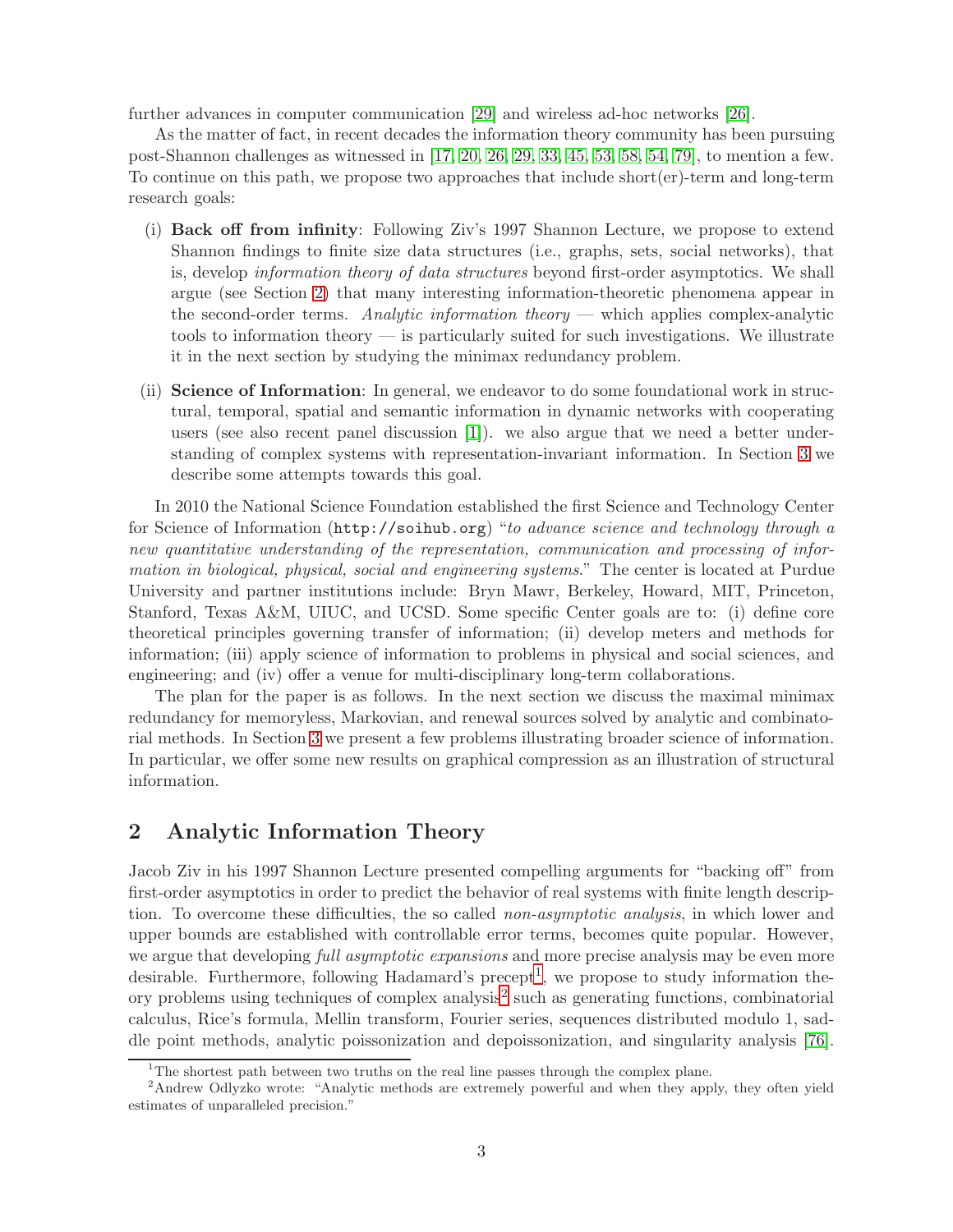This program, which applies complex-analytic tools to information theory, constitutes analytic information theory.

Analytic information theory can claim some successes in the last decade. We mention a few: proving in the negative the Wyner-Ziv conjecture regarding the longest match [\[72,](#page-28-4) [73\]](#page-28-5); establishing Ziv's conjecture regarding the distribution of the number of phrases in the LZ'78 compression scheme [\[35,](#page-26-5) [39\]](#page-27-7); showing the right order of the LZ'78 redundancy [\[62,](#page-28-6) [49\]](#page-27-8); disproving the Steinberg-Gutman conjecture regarding lossy pattern matching compression schemes [\[50,](#page-27-9) [84,](#page-29-1) [46\]](#page-27-10); establishing precise redundancy of Huffman's code [\[75\]](#page-28-7) and redundancy of a fixed-to-variable no prefix free code [\[77\]](#page-28-8); deriving precise asymptotics of minimax redundancy for memoryless sources [\[81,](#page-29-2) [74,](#page-28-9) [78\]](#page-28-10), Markov sources [\[59,](#page-28-11) [37\]](#page-26-6) and renewal sources [\[23,](#page-26-7) [21\]](#page-26-8); precise analysis of variable-to-fixed codes such as Tunstall and Khodak codes [\[22\]](#page-26-9); designing and analyzing error resilient Lemple-Ziv'77 data compression scheme [\[48\]](#page-27-11), and finally establishing entropy of hidden Markov processes [\[64\]](#page-28-12) and the noisy constrained capacity [\[30,](#page-26-10) [38\]](#page-27-12).

In this section, we illustrate the power of analytic information theory on a few examples taken from the analysis of the minimax redundancy and enumeration of Markov types. First, however, we interpret minimax redundancy as a measure of learnable or useful information capturing regularity properties of an object.

## <span id="page-3-1"></span>2.1 Learnable/Useful Information and Redundancy

One of the fundamental questions of information theory and statistical inference probes how much "useful or learnable information" one can actually extract from a given data set. To shed some light on this problem, let a binary sequence  $x^n = x_1 \dots x_n$  be given.



<span id="page-3-0"></span>Figure 1: Illustration to  $C(\Theta)$ 

We would like to understand how much useful information, structure, regularity, or summarizing properties are in  $x^n$ . For example, for a binary sequence the number of ones is a regularity property, the positions of ones are not. Let in general S be such a summarizing property. We can describe it in two parts. First, we describe the set S, and then the location of  $x^n$  in S that requires  $\log |S|$  bits (the latter is a good measure of the string complexity). We denote by  $I(S)$ the number of bits describing it. Usually,  $S$  can be described in many ways, however, one should choose  $S$ so that it extracts all relevant information and nothing else. It means we need S that minimizes  $I(S)$ . We denote such a set as  $\hat{S}$  and call it I-sufficient statistic. It makes sense to call  $I(\hat{S})$  the *learnable information*. We now consider two concrete measures of learn-

able information. If  $\hat{S}$  is the shortest program on a universal Turing machine, then  $I(\hat{S})$  becomes Kolmogorov-information [\[13\]](#page-25-5)  $K(\hat{S})$ , and  $K(x^n) = K(\hat{S}) + \log |\hat{S}|$ . For example, if  $x^n$  is a binary sequence, we first describe the *type* of  $x^n$  (e.g., the number of ones) that requires  $O(\log n)$  bits, and then location of  $x^n$  within the type which requires  $\log {n \choose k}$  ${k \choose k} \approx nH(k/n)$  bits. While this sounds reasonable, in general Kolmogorov information is not computable, so we need another approach.

We now turn our attention to *computable* useful information contained in a sequence  $x^n$ generated by a source belonging to a class of parameterized distributions  $\mathcal{M}(\Theta) = \{P_{\theta} : \theta \in \Theta\}$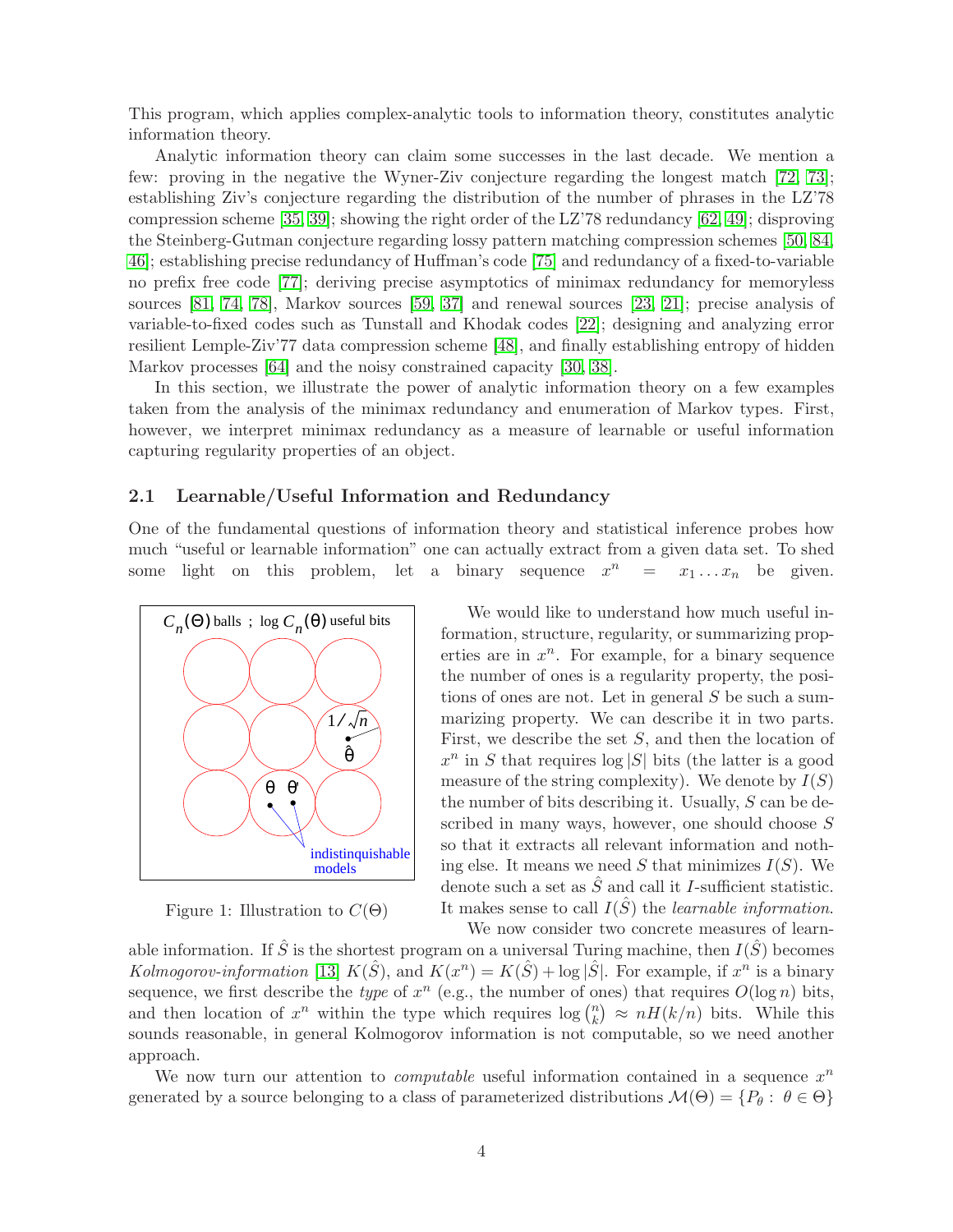for some k-dimensional space  $\Theta$ . We follow here Rissanen [\[60\]](#page-28-13) and Grunwald [\[28\]](#page-26-11). Let  $\hat{\theta}(x^n)$ be the maximum likelihood (ML) estimator, that is,  $\hat{\theta}(x^n) = \arg \max_{\theta \in \Theta} P_{\theta}(x^n)$ . Observe that for a given sequence  $x^n$ , produced either by  $\theta$  or by  $\theta'$ , we can use  $\hat{\theta}(x^n)$  to decide which model generates the data with a small error probability, provided these two parameters are far apart in some distance. If these two models,  $\theta$  and  $\theta'$  are too close to each others, they are virtually indistinguishable, and they do not introduce any additional useful information. In view of this, it is reasonable to postulate that learnable information about  $x^n$  is summarized in the number of distinguishable distributions (models), as illustrated in Figure [1.](#page-3-0) In general, useful information is closely related to *distinguishibility*. In summary, if there are  $C_n(\Theta)$  such distinguishable distributions, it is natural to call  $I_n(\Theta) = \log C_n(\Theta)$  the useful information.

Let us estimate  $C_n(\Theta)$  in the MDL (Minimum Description Length) world, as discussed in [\[3,](#page-25-6) [28,](#page-26-11) [60\]](#page-28-13). As a distance between distributions/models we adopt the Kullback-Leibler (KL) divergence D. Using Taylor expansion around  $\theta$ , we find

<span id="page-4-0"></span>
$$
D(P_{\hat{\theta}}||P_{\theta}) := \mathbf{E}[\log P_{\hat{\theta}}(X^n)] - \mathbf{E}[\log P_{\theta}(X^n)] = \frac{1}{2}(\theta - \hat{\theta})^T I(\hat{\theta})(\theta - \hat{\theta}) + o(||\theta - \hat{\theta}||^2), \quad (1)
$$

where  $I(\theta) = \{I_{ij}(\theta)\}_{ij}$  is the Fisher information matrix defined as

$$
I_{ij}(\theta) = -\mathbf{E} \left[ \frac{\partial^2}{\partial \theta_i \partial \theta_j} \log P_{\theta}(X) \right].
$$

As a distance we use

$$
d_I(\theta, \theta_0) = \sqrt{(\theta - \hat{\theta})^T I(\hat{\theta})(\theta - \hat{\theta})}
$$

which is the so called *Mahalanobis distance* [\[28\]](#page-26-11). This is a rescaled version of Euclidean distance, and by [\(1\)](#page-4-0) we have  $d_I(\theta, \theta_0) = O(\sqrt{D(\theta||\theta_0)})$ . One property of the  $d_I$  distance is that the volume V of a ball (ellipsoid) at center  $\theta$  and radius  $\varepsilon$  is

$$
V(B_I(\theta,\varepsilon)) = 1/\sqrt{\det I(\theta)} V(B(\varepsilon),
$$

where  $B(\varepsilon)$  is the regular Euclidean ball and det  $I(\theta)$  is the determinant of  $I(\theta)$  [\[3,](#page-25-6) [28\]](#page-26-11).

To proceed, we need to specify the error probability and distinguishibility. Let  $B_{KL}(\theta_0, \varepsilon)$  =  $\{\theta : D(\theta || \theta_0) \leq \varepsilon\}$  be the KL-ball or radius  $\varepsilon$  around  $\theta_0$ . Observe that the KL-ball  $B_{KL}(\theta, \varepsilon)$ becomes  $B_I(\theta, \sqrt{\varepsilon})$  ball in the  $d_I$  distance. The distinguishibility of models depends on the error probability that can be estimated as follows [\[3\]](#page-25-6) for some  $\theta \in \Theta_0$  with  $\dim(\Theta_0) = k$  [\[28\]](#page-26-11)

$$
P_{\theta}(\hat{\theta} \neq \theta) = P_{\theta}(\arg\min_{\theta \in \Theta_0} D(\hat{\theta}(X^n)||\theta) \neq \theta) \approx P_{\theta}(\theta(X) \notin B_{KL}(\theta, \varepsilon/n)) \sim 1 - O(\varepsilon^{k/2})
$$

for some small  $\varepsilon > 0$ , where we use the fact that for Markov sources (more generally, for an exponential family of distributions)

$$
\log \frac{P_{\hat{\theta}}(x^n)}{P_{\theta}(x^n)} = n \mathbf{E}_{\hat{\theta}} \left[ \log \frac{P_{\hat{\theta}}(X)}{P_{\theta}(X)} \right] = n D(\hat{\theta} || \theta).
$$

We conclude that the number of distinguishable distributions  $C_n(\Theta)$  is approximately equal to the volume  $V_I(\Theta)$  of  $\Theta$  under distance  $d_I$  divided by the volume of the ball size  $B_I(\theta,\sqrt{\varepsilon/n})$ . In [\[3\]](#page-25-6) it is proved that

$$
V_I(\Theta) = \int_{\Theta} \sqrt{\det I(\theta)} \, d\theta, \quad V(B_I(\theta, \sqrt{\varepsilon}) \approx O(\varepsilon^{k/2} / \sqrt{\det I(\theta)}).
$$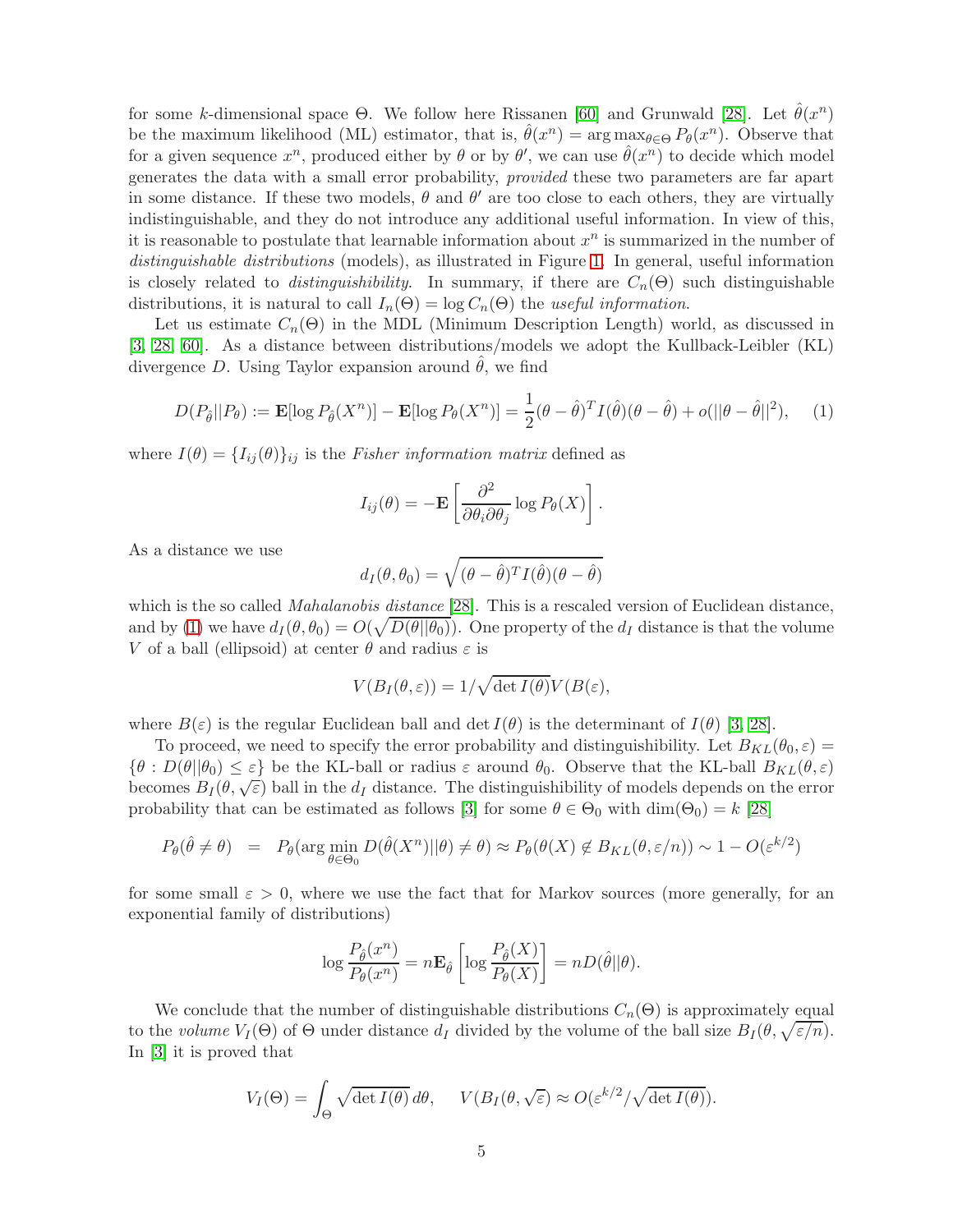Setting up the error probability at level  $O(1/\sqrt{n})$  as indicated above, we conclude that the number of distinguishable distributions  $C_n(\Theta)$  (i.e., the number of centers of the balls  $B_I(\theta,\sqrt{\varepsilon})$ ) is (see [\[21,](#page-26-8) [28,](#page-26-11) [60\]](#page-28-13))

<span id="page-5-0"></span>
$$
C_n(\Theta) = \left(\frac{n}{2\pi}\right)^{k/2} \int_{\Theta} \sqrt{\det I(\theta)} d\theta + O(1) = \sum_{x^n} \sup_{\theta \in \Theta} P_{\theta}(x^n) = \inf_{\theta \in \Theta} \max_{x^n} \log \frac{P_{\hat{\theta}}}{P_{\theta}} \tag{2}
$$

where the second equality follows from [\[28,](#page-26-11) [59\]](#page-28-11). In order to justify the last equality we need to turn our attention to the maximal minimax redundancy.

Let us begin with a precise information-theoretic definition of the minimax redundancy and its Shtarkov's bounds. Throughout this section, we write  $L(C_n, x^n)$  for the length of a fixed-to-variable code  $C_n$ ;  $\mathcal{A}^n \to \{0,1\}^*$  assigned to the source sequence  $x^n$  over the alphabet  $\mathcal{A} = \{1, 2, \ldots, m\}$  of size m that can be finite or not. In practice, one can only hope to have some knowledge about a family of sources  $S$  that generates the data, such as the family of memoryless sources  $\mathcal{M}_0$  or Markov sources  $\mathcal{M}_r$  of order  $r > 0$ . Following Davisson [\[18\]](#page-26-12) and Shtarkov [\[69\]](#page-28-14), we define the minimax worst-case (maximal) redundancy  $R_n^*(\mathcal{S})$  for a family  $\mathcal S$  as

<span id="page-5-2"></span>
$$
R_n^*(\mathcal{S}) = \min_{C_n} \sup_{P \in \mathcal{S}} \max_{x_1^n} \left[ L(C_n, x_1^n) + \log P(x_1^n) \right],\tag{3}
$$

where  $C_n$  represents a set of prefix codes, and the source  $P \in \mathcal{S}$  generates the sequence  $x^n =$  $x_1 \ldots x_n$ . If we ignore the integer nature of the code length  $L(C_n, x^n)$ , then we can approximate it by  $\log 1/P_{\theta}$  for some  $\theta$ . Furthermore,  $\log \sup_{P \in \mathcal{S}} P(x^n) = \log(1/P_{\hat{\theta}})$ , where  $\hat{\theta}$  is the ML estimator, so that

<span id="page-5-1"></span>
$$
R_n^*(\mathcal{S}) = \inf_{\theta} \max_{x^n} \log \frac{P_{\hat{\theta}}}{P_{\theta}} + O(1)
$$
\n(4)

which is the right-hand side of [\(2\)](#page-5-0), and therefore  $C(\Theta) = R_n^*(\mathcal{S}) + O(1)$ .

We still need to justify the last equality in  $(2)$ . We derive now Shtarkov's bound [\[69\]](#page-28-14). Define first the maximum likelihood distribution

$$
Q^*(x^n) := \frac{\sup_{P \in \mathcal{S}} P(x^n)}{\sum_{y^n \in \mathcal{A}^n} \sup_{P \in \mathcal{S}} P(y^n)}.
$$

Then observe [\[21\]](#page-26-8)

$$
R_n^*(\mathcal{S}) = \min_{C_n} \sup_{P \in \mathcal{S}} \max_{x^n} (L(C_n, x^n) + \log P(x^n))
$$
  
= 
$$
\min_{C_n} \max_{x^n} \left( L(C_n, x^n) + \sup_{P \in \mathcal{S}} \log P(x^n) \right)
$$
  
= 
$$
\min_{C_n} \max_{x^n} (L(C_n, x^n) + \log Q^*(x^n)) + \log \sum_{y^n \in \mathcal{A}^n} \sup_{P \in \mathcal{S}} P(y^n)
$$
  
= 
$$
R_n^{GS}(Q^*) + \log \sum_{y^n \in \mathcal{A}^n} \sup_{P \in \mathcal{S}} P(y^n) = \log \sum_{y^n \in \mathcal{A}^n} \sup_{P \in \mathcal{S}} P(y^n) + O(1)
$$

where  $0 < R_n^{GS}(Q^*) \le 1$  is the redundancy of the optimal generalized Shannon code (see [\[21\]](#page-26-8)). Therefore, ignoring again the integer constraint (i.e., setting  $R_n^{GS}(Q^*)=0$ ) and using [\(4\)](#page-5-1) rather than [\(3\)](#page-5-2) we arrive at

$$
\sum_{x^n} \sup_{\theta \in \Theta} P_{\theta}(x^n) = \inf_{\theta \in \Theta} \max_{x^n} \log \frac{P_{\hat{\theta}}}{P_{\theta}} = R_n^*(\mathcal{S})
$$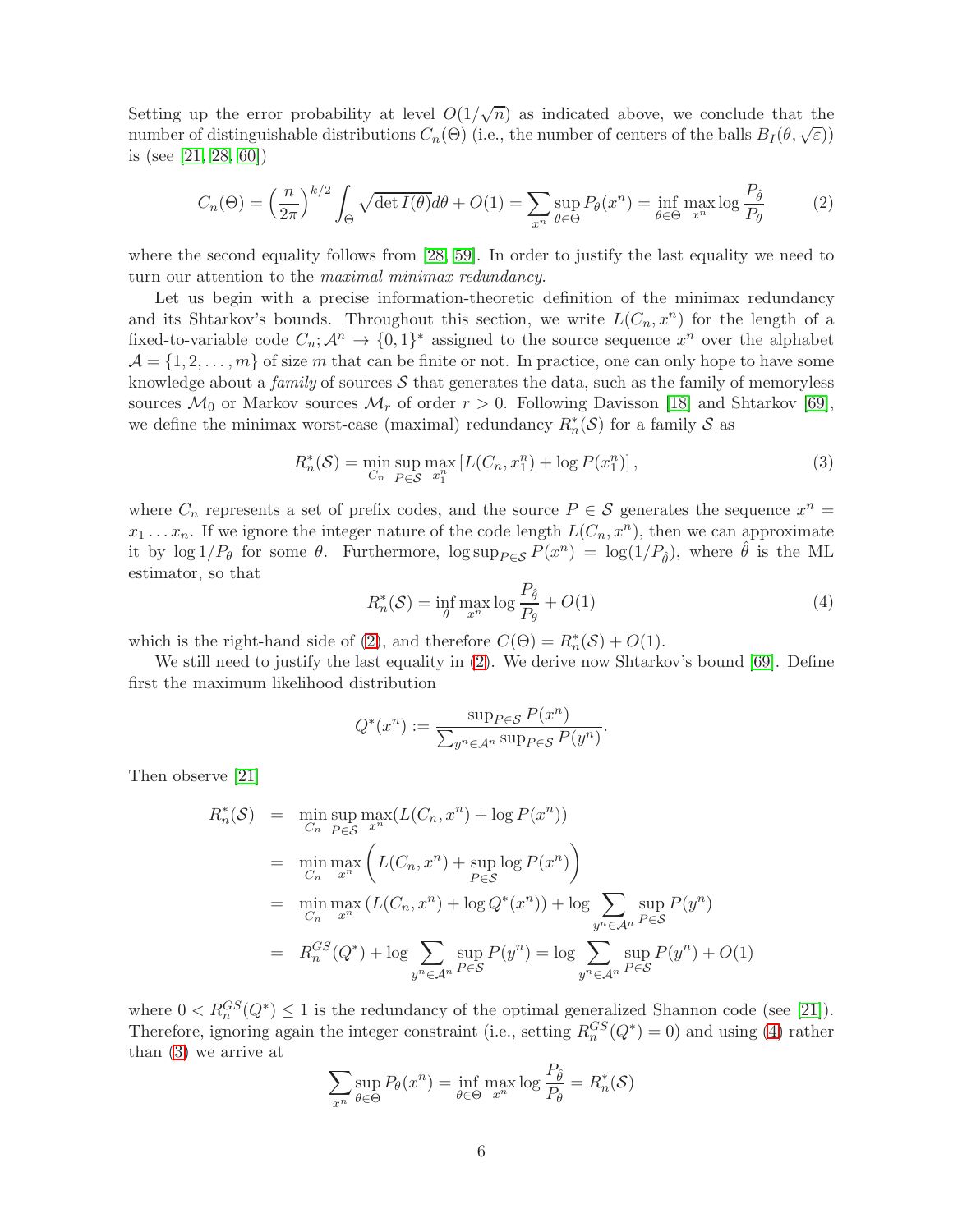which establishes the right-hand side of [\(2\)](#page-5-0). From now on, we assume that  $R^*(\mathcal{S}) = \log D_{n,m}(\mathcal{S})$ where

<span id="page-6-0"></span>
$$
D_{n,m}(\mathcal{S}) = \sum_{x^n \in \mathcal{A}^n} \sup_{P \in \mathcal{S}} P(x^n). \tag{5}
$$

The  $O(1)$  term in [\(4\)](#page-5-1) can be computed for finitely parameterized sources as in [\[21\]](#page-26-8), but we will not elaborate on it here.

In summary, useful or learnable information is closely related to the minimax redundancy  $R_n^*(\mathcal{S})$  which can be viewed as a measure of certain regularity properties of a source (regularity beyond the randomness/complexity expressed by the entropy). Next, using analytic tools we estimate asymptotically the minimax redundancy for various classes of sources such as memoryless for finite and infinite alphabets, renewal sources, and Markov sources. When discussing Markov sources, we rather turn our attention to combinatorial aspects of Markov types.

### 2.2 Minimax Redundancy for Memoryless Sources

In this section we study the minimax redundancy for a class of memoryless sources over finite and infinite alphabet of size m. We follow here [\[74\]](#page-28-9). Observe that  $D_{n,m} := D_{n,m}(\mathcal{M}_0)$  defined in [\(5\)](#page-6-0) takes the form

<span id="page-6-1"></span>
$$
D_{n,m} = \sum_{k_1 + \dots + k_m = n} {n \choose k_1, \dots, k_m} \left(\frac{k_1}{n}\right)^{k_1} \dots \left(\frac{k_m}{n}\right)^{k_m},\tag{6}
$$

where  $k_i$  is the number of times symbol  $i \in \mathcal{A}$  occurs in a string of length n. Indeed, observing that  $P(x^n) = p_1^{k_1}$  $i_1^{k_1} \cdots p_m^{k_m}$  where  $p_i$  are unknown parameters  $\theta$  representing the probability for symbol  $i \in \mathcal{A}$ , we proceed as follows

$$
D_n(\mathcal{M}_0) = \sum_{x_1^n} \sup_{P(x_1^n)} P(x_1^n)
$$
  
= 
$$
\sum_{x_1^n} \sup_{p_1, \dots, p_m} p_1^{k_1} \cdots p_m^{k_m}
$$
  
= 
$$
\sum_{k_1 + \dots + k_m = n} {n \choose k_1, \dots, k_m} \sup_{p_1, \dots, p_m} p_1^{k_1} \cdots p_m^{k_m}
$$
  
= 
$$
\sum_{k_1 + \dots + k_m = n} {n \choose k_1, \dots, k_m} \left(\frac{k_1}{n}\right)^{k_1} \cdots \left(\frac{k_m}{n}\right)^{k_m},
$$

where the last line follows from

$$
\sup_{P(x_1^n)} P(x_1^n) = \sup_{p_1, \dots, p_m} p_1^{k_1} \dots p_m^{k_m} = \left(\frac{k_1}{n}\right)^{k_1} \dots \left(\frac{k_m}{n}\right)^{k_m}.
$$

We should point out that  $(6)$  has a form that re-appears in the redundancy analysis of other sources. Indeed, the summation is over tuples  $\mathbf{k} = (k_1, \ldots, k_m)$  representing a (memoryless) type (cf. Section [2.4\)](#page-11-0) and under the sum the first term  $\binom{n}{k_1}$  $\binom{n}{k_1,\ldots,k_m}$  counts the number of sequences  $x^n$ of the same type while the second term is the maximum likelihood distribution.

It is argued in [\[74\]](#page-28-9) that the asymptotics of such a sum can be analyzed through its so-called tree-like generating function defined as

$$
D_m(z) = \sum_{n=0}^{\infty} \frac{n^n}{n!} D_{n,m} z^n.
$$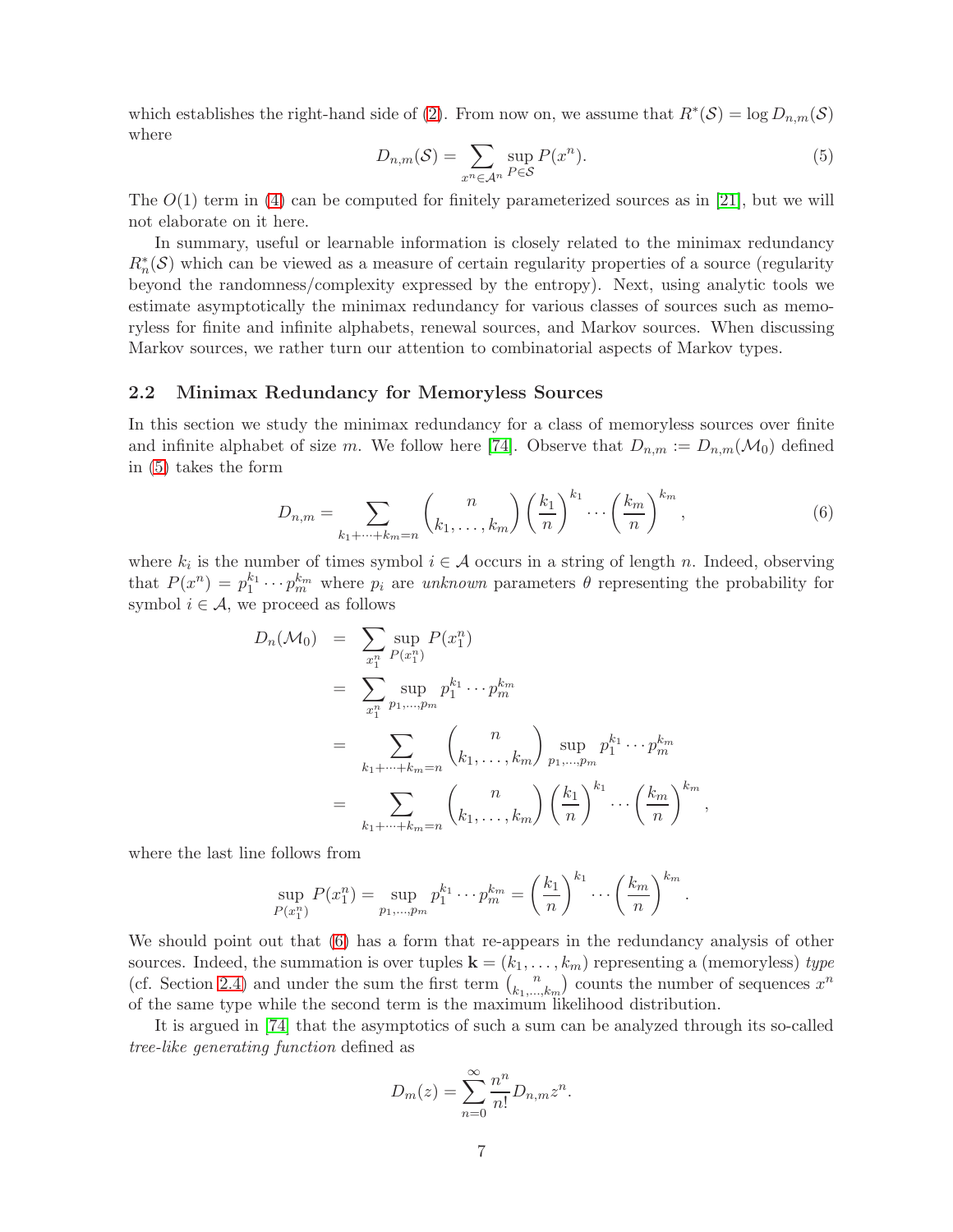Here, we will follow the same methodology and employ the convolution formula for tree-like generating functions (cf. [\[76\]](#page-28-3)). Observe that  $D_m(z)$  relates to another tree-like generating function defined as

$$
B(z) = \sum_{k=0}^{\infty} \frac{k^k}{k!} z^k.
$$

This function, in turn, can be shown to be (cf. [\[76\]](#page-28-3))  $B(z) = (1 - T(z))^{-1}$  for  $|z| < e^{-1}$ , where  $T(z) = \sum_{k=1}^{\infty} \frac{k^{k-1}}{k!}$  $\frac{k-1}{k!}z^k$  is the well-known *tree function* — that counts the number of rooted labeled trees on *n* vertices  $[24]$  — satisfying the implicit equation

<span id="page-7-2"></span>
$$
T(z) = z e^{T(z)} \tag{7}
$$

with  $|T(z)| < 1$ . The convolution formula [\[76\]](#page-28-3) applied to [\(6\)](#page-6-1) yields

<span id="page-7-0"></span>
$$
D_m(z) = [B(z)]^m - 1.
$$
 (8)

Consequently,  $D_{n,m} = \frac{n!}{n^n} [z^n] [B(z)]^m$  where  $[z^n] f(z)$  denotes the coefficient of  $z^n$  in  $f(z)$ .

Defining  $\beta(z) = B(z/e)$ ,  $|z| < 1$ , noticing that  $[z^n]\beta(z) = e^{-n}[z^n]B(z)$ , and applying Stirling's formula, [\(8\)](#page-7-0) yields

$$
D_{n,m} = \sqrt{2\pi n} \left( 1 + O(n^{-1}) \right) [z^n] \left[ \beta(z) \right]^m.
$$
 (9)

Thus, it suffices to extract asymptotics of the coefficient at  $z^n$  of  $(\beta(z))^m$ , for which a standard tool is Cauchy's coefficient formula [\[24,](#page-26-13) [76\]](#page-28-3), that is,

<span id="page-7-1"></span>
$$
[z^n][\beta(z)]^m = \frac{1}{2\pi i} \oint \frac{\beta^m(z)}{z^{n+1}} dz
$$
\n(10)

where the integration is around a closed path containing  $z = 0$  inside which  $\beta^{m}(z)$  is analytic. However, asymptotic evaluation of the above depends whether  $m$  is finite or is a function of  $n$ . We consider these two cases next.

#### 2.2.1 Finite Alphabet Size

First we assume that the size of the alphabet  $m$  is finite and does not depend on  $n$ . This case was analyzed in [\[74\]](#page-28-9) (see also [\[81,](#page-29-2) [82\]](#page-29-3)). To evaluate the integral in [\(10\)](#page-7-1) we



Figure 2: Singularity analysis

apply Flajolet and Odlyzko singularity analysis [\[24,](#page-26-13) [76\]](#page-28-3) because  $\lbrack \beta(z) \rbrack^m$  has only algebraic singularities. Indeed, using [\(7\)](#page-7-2) it can be shown that the singular expansion of  $\beta(z)$  around its singularity  $z = 1$  is [\[12\]](#page-25-7)

$$
\beta(z) = \frac{1}{\sqrt{2(1-z)}} + \frac{1}{3} - \frac{\sqrt{2}}{24}\sqrt{(1-z)} + O(1-z).
$$

From [\[24,](#page-26-13) [76\]](#page-28-3) we know that

$$
[z^n](1-z)^{-\alpha} \sim \frac{n^{\alpha-1}}{\Gamma(\alpha)}, \quad \alpha \notin \{0, -1, -2, \ldots\}.
$$

This is illustrated in Figure [2.](#page-7-3) The singularity analysis then yields the minimax redundancy [\[74\]](#page-28-9)

<span id="page-7-3"></span>
$$
R_{n,m}^* \ := \ \log D_{n,m} = \frac{m-1}{2} \log\left(\frac{n}{2}\right) + \log\left(\frac{\sqrt{\pi}}{\Gamma(\frac{m}{2})}\right) + \frac{\Gamma(\frac{m}{2})m \log e}{3\Gamma(\frac{m}{2}-\frac{1}{2})} \cdot \frac{\sqrt{2}}{\sqrt{n}} + O\left(\frac{1}{n}\right) \tag{11}
$$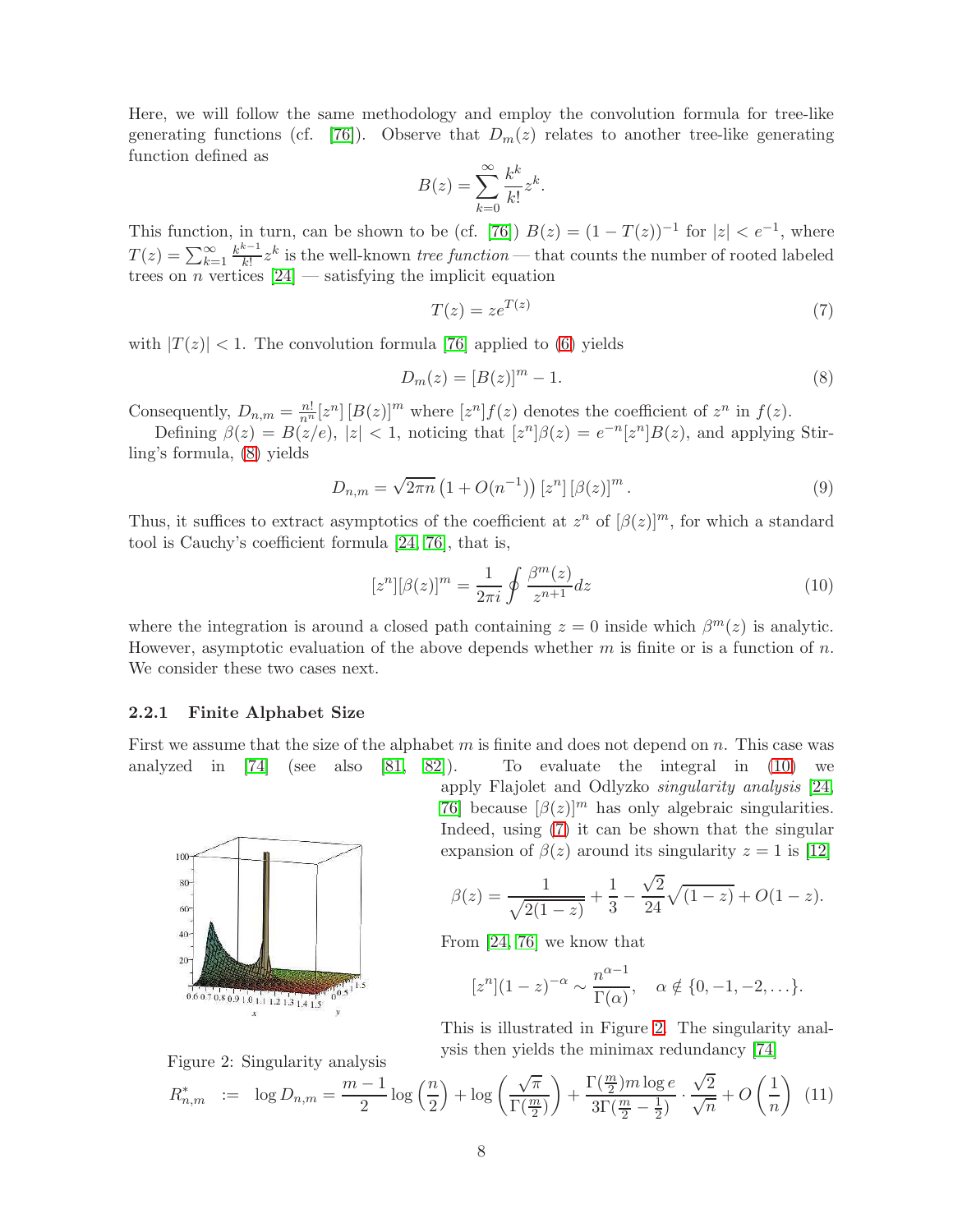for large n and fixed m, where  $\Gamma$  is the Euler gamma function. We conclude that the first term above coincides with Rissanen's lower bound: we pay a penalty of  $\log n/2$  per unknown parameter.

#### 2.2.2 Unbounded Alphabet

Now we assume that the alphabet size is unknown and unbounded. In fact, it may depend on *n*. When *m* grows with *n*, the singularity analysis does not apply because  $\beta^{m}(z)$  grows exponentially with n. The growth of  $\beta^{m}(z)$  determines that the saddle point method [\[24,](#page-26-13) [76\]](#page-28-3), which we briefly review next, can be applied to [\(10\)](#page-7-1). We will restrict our attention to a special case of the method, where the goal is to obtain an asymptotic approximation of

$$
D_{n,m}=\sqrt{2\pi n}\frac{1}{2\pi i}\oint \frac{\beta(z)^m}{z^{n+1}}dz=\sqrt{2\pi n}\frac{1}{2\pi i}\oint e^{g(z)}dz,
$$

where  $g(z) = m \ln \beta(z) - (n+1) \ln z$ . For example, when  $m = n+1$  the function under the integral grows as  $\exp((n+1)[\ln \beta(z) - \ln z])$  which becomes very large around z where  $\ln \beta(z)$ ln z is maximized, and almost negligible everywhere else. This determines the asymptotics.



Figure 3: Illustration of the saddle point method for Theorem [1.](#page-9-0)

In general for any m and n, the saddle point  $z_0$  is a solution of  $g'(z_0) = 0$ , which yields

<span id="page-8-0"></span>
$$
g(z) = g(z_0) + \frac{1}{2}(z - z_0)^2 g''(z_0) + O(g'''(z_0)(z - z_0)^3).
$$

Under mild conditions (see Table 8.4 in [\[76\]](#page-28-3)), satisfied by our  $g(z)$  (e.g.,  $z_0$  is real and unique), the saddle point method leads to

$$
D_{n,m} = \sqrt{2\pi n} \frac{e^{g(z_0)}}{\sqrt{2\pi |g''(z_0)|}} \times \left(1 + O\left(\frac{g'''(z_0)}{(g''(z_0))^{\rho}}\right)\right),\,
$$

for some  $\rho < 3/2$ . In our case, the saddle point  $z_0$  varies from near 1 to near 0 depending on the relation between n and m as illustrated in Figure [3.](#page-8-0) It turns out that three cases must be considered:  $m = o(n)$  (the saddle point  $z_0 \approx 1$ ),  $m = O(n)$  (saddle point  $0 < z_0 < 1$ ), and the case  $n = o(m)$  (in this case  $z_0 \approx 0$ ).

The following result is proved in [\[78\]](#page-28-10) (see also [\[56\]](#page-27-13))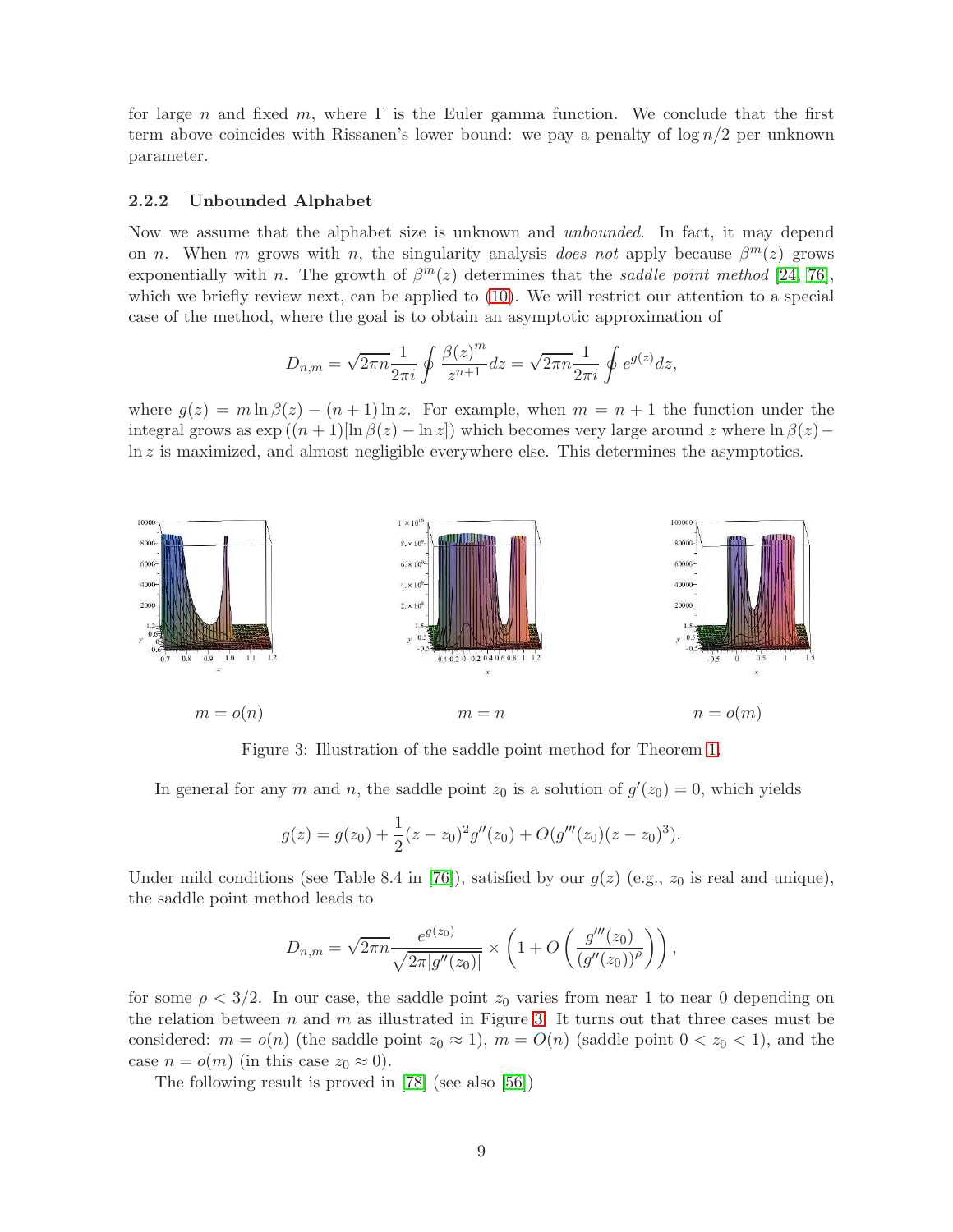<span id="page-9-0"></span>**Theorem 1** (Szpankowski and Weinberger, 2010). For memoryless sources  $\mathcal{M}_0$  over an m-ary alphabet, where  $m \to \infty$  as n grows, the minimax worst-case redundancy behaves asymptotically as follows:

(i) For  $m = o(n)$ 

$$
R_{n,m}^* = \frac{m-1}{2} \log \frac{n}{m} + \frac{m}{2} \log e + \frac{m \log e}{3} \sqrt{\frac{m}{n}} - \frac{1}{2} - \frac{\log e}{4} \sqrt{\frac{m}{n}} + O\left(\frac{m^2}{n} + \frac{1}{\sqrt{m}}\right). (12)
$$

(ii) For  $m = \alpha n + \ell(n)$ , where  $\alpha$  is a positive constant and  $\ell(n) = o(n)$ ,

$$
R_{n,m}^* = n \log B_{\alpha} + \ell(n) \log C_{\alpha} - \log \sqrt{A_{\alpha}} - \frac{\ell(n)^2 \log e}{2n\alpha^2 A_{\alpha}} + O\left(\frac{\ell(n)^3}{n^2} + \frac{\ell(n)}{n} + \frac{1}{\sqrt{n}}\right), (13)
$$

where

$$
C_{\alpha} := \frac{1}{2} + \frac{1}{2} \sqrt{1 + \frac{4}{\alpha}}, \qquad A_{\alpha} := C_{\alpha} + \frac{2}{\alpha}, \qquad B_{\alpha} = \alpha C_{\alpha}^{\alpha + 2} e^{-\frac{1}{C_{\alpha}}}.
$$

(iii) For  $n = o(m)$ 

$$
R_{n,m}^* = n \log \frac{m}{n} + \frac{3}{2} \frac{n^2}{m} \log e - \frac{3}{2} \frac{n}{m} \log e + O\left(\frac{1}{\sqrt{n}} + \frac{n^3}{m^2}\right).
$$
 (14)

In summary, we conclude that for finite m and  $m = o(n)$  the minimax redundancy, representing useful information embodied in regularity properties of a sequence, grows like  $(m-1)/2 \times$  $log(n/m)$ . This coincides with Rissanen's lower bound. However, for  $m = O(n)$  the minimax redundancy grows linearly with n while for m growing faster than n the growth of the minimax redundancy is  $n \log(m/n)$ .

## 2.3 Minimax Redundancy for Renewal Sources

Let us continue our analytic *extravaganza* and consider non-finitely parameterized sources before we return to Markovian sources over finite alphabets in the next section. We study here the so called *renewal sources* first introduced in 1996 by Csiszár and Shields [\[15\]](#page-25-8). Such a source is defined as follows:

- Let  $T_1, T_2, \ldots$  be a sequence of i.i.d. positive-valued random variables with distribution  $Q(j) = Pr{T_i = j}.$
- The process  $T_0, T_0 + T_1, T_0 + T_1 + T_2, \ldots$  is a renewal process.
- In a binary renewal sequence the positions of the 1's are at the renewal epochs  $T_0, T_0+T_1, \ldots$ with runs of zeros of lengths  $T_1 - 1$ ,  $T_2 - 1$ , ... in between the 1's.
- The process starts with  $x_0 = 1$ .

We follow here the analysis presented in [\[23\]](#page-26-7). A sequence generated by such a source becomes

$$
x_0^n = 10^{\alpha_1} 10^{\alpha_2} 1 \cdots 10^{\alpha_n} 1 \underbrace{0 \cdots 0}_{k^*}
$$

where  $k_m$  is the number of i such that  $\alpha_i = m$ . Then

$$
P(x_1^n) = [Q(0)]^{k_0} [Q(1)]^{k_1} \cdots [Q(n-1)]^{k_{n-1}} Pr{T_1 > k^*}.
$$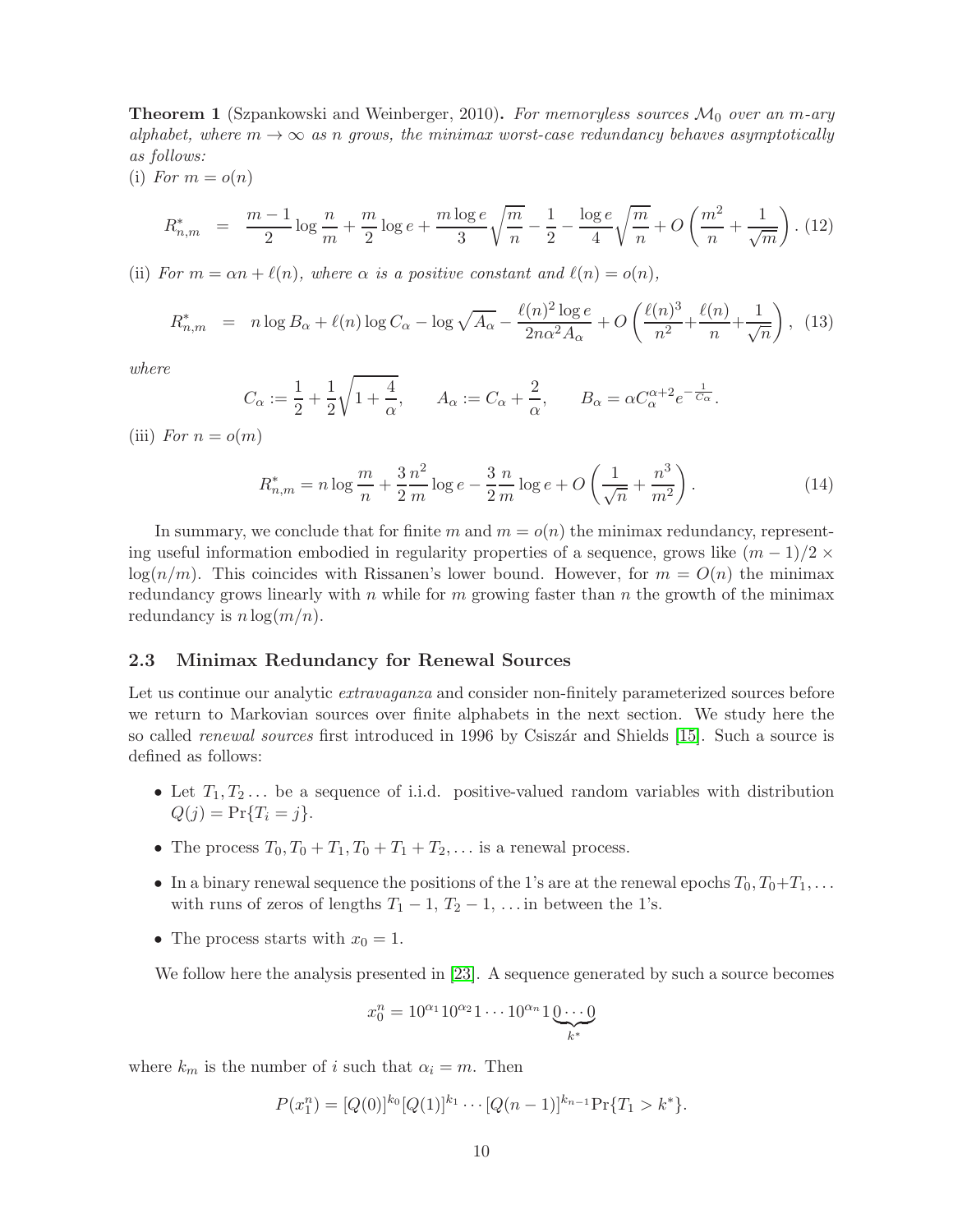The last term introduces some difficulties in finding the maximum likelihood distribution, but it can be proved that the minimax redundancy  $R_n^*(\mathcal{R}_0) = \log D_n(\mathcal{R}_0)$  of the renewal source  $\mathcal{R}_0$ satisfies

$$
r_{n+1} - 1 \le D_n(\mathcal{R}_0) \le \sum_{m=0}^n r_m
$$

where  $r_n = \sum_{k=0}^n r_{n,k}$  and

<span id="page-10-1"></span>
$$
r_{n,k} = \sum_{\mathcal{I}(n,k)} \binom{k}{k_0 \cdots k_{n-1}} \left(\frac{k_0}{k}\right)^{k_0} \left(\frac{k_1}{k}\right)^{k_1} \cdots \left(\frac{k_{n-1}}{k}\right)^{k_{n-1}}.
$$
 (15)

Above  $\mathcal{I}(n,k)$  is is the integer partition of n into k terms, i.e.,

$$
n = 1k_0 + 2k_1 + \dots + nk_{n-1}, \quad k = k_0 + \dots + k_{n-1}.
$$

Since  $r_n$  is too difficult to analyze, we rather study  $s_n = \sum_{k=0}^n s_{n,k}$  where

$$
s_{n,k} = e^{-k} \sum_{\mathcal{P}(n,k)} \frac{k^{k_0}}{k_0!} \cdots \frac{k^{k_{n-1}}}{k_{n-1}!}, \qquad \frac{r_{n,k}}{s_{n,k}} = \frac{k!}{k^k e^{-k}}
$$

since

$$
S(z, u) = \sum_{k,n} s_{n,k}(u/e)^k z^n = \sum_{\mathcal{P}_{n,k}} z^{1k_0 + 2k_1 + \dots + nk_{n-1}} \left(\frac{u}{e}\right)^{k_0 + \dots + k_{n-1}} \frac{k^{k_0}}{k_0!} \dots \frac{k^{k_{n-1}}}{k_{n-1}!} = \prod_{i=1}^{\infty} \beta(z^i u)
$$

where  $\beta(z) = B(z/e)$  is defined in the previous section.

To compare  $s_n$  to  $r_n$ , we introduce the random variable  $K_n$  as follows

$$
\Pr\{K_n = k\} = \frac{s_{n,k}}{s_n}.
$$

Stirling's formula yields

$$
\frac{r_n}{s_n} = \sum_{k=0}^n \frac{r_{n,k}}{s_{n,k}} \frac{s_{n,k}}{s_n} = \mathbf{E}[(K_n)!K_n^{-K_n}e^{K_n}]
$$

$$
= \mathbf{E}[\sqrt{2\pi K_n}] + O(\mathbf{E}[K_n^{-\frac{1}{2}}]).
$$

Thus

$$
r_n = s_n \mathbf{E}[\sqrt{2\pi K_n}](1 + o(1)) = s_n \sqrt{2\pi \mathbf{E}[K_n]}(1 + o(1)).
$$

To understand probabilistic behavior of  $K_n$ , we apply sophisticated tools of analytic combinatorics such as Mellin transform and the saddle point [\[24,](#page-26-13) [76\]](#page-28-3). In particular, we must evaluate  $[z^n]S(z,1)$  by the saddle point that leads to the following

$$
s_n = [z^n]S(z, 1) = [z^n] \exp \left(\frac{c}{1-z} + a \log \frac{1}{1-z}\right)
$$

which is illustrated in Figure [4.](#page-10-0) We prove in [\[23\]](#page-26-7) the following.



<span id="page-10-0"></span>Figure 4: Saddle Point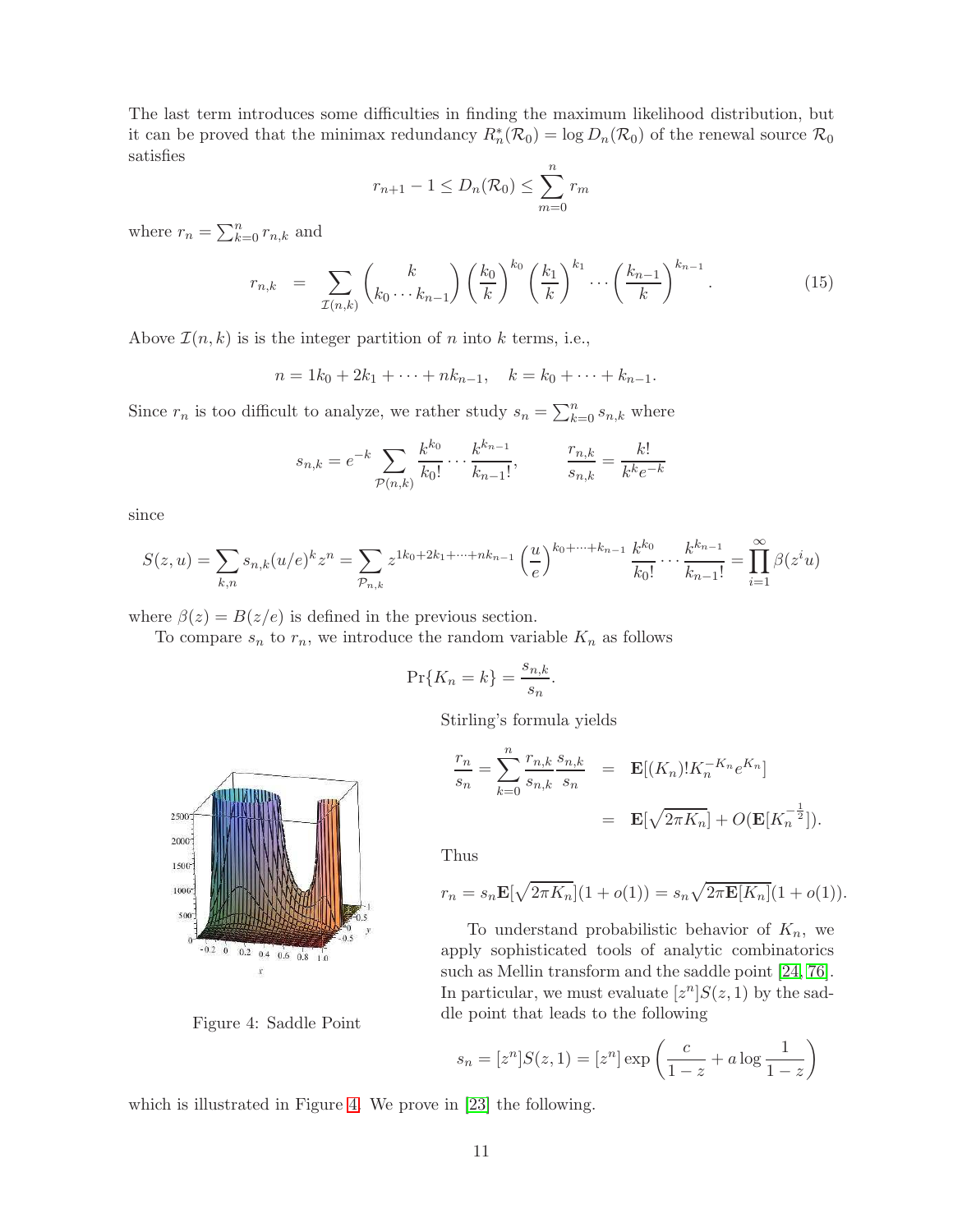**Lemma 1.** Let  $\mu_n = \mathbf{E}[K_n]$  and  $\sigma_n^2 = \mathbf{Var}(K_n)$ . Then

$$
\mu_n = \frac{1}{4} \sqrt{\frac{n}{c}} \log \frac{n}{c} + o(\sqrt{n}), \qquad \sigma_n^2 = O(n \log n) = o(\mu_n^2),
$$

where  $c = \frac{\pi^2}{6} - 1$ ,  $d = -\log 2 - \frac{3}{8}$  $\frac{3}{8}\log c - \frac{3}{4}$  $rac{3}{4} \log \pi$ .

This leads to our final result proved in [\[23\]](#page-26-7).

Theorem 2 (Flajolet and Szpankowski, 1998). We have the following asymptotics

$$
s_n \sim \exp\left(2\sqrt{cn} - \frac{7}{8}\log n + O(1)\right),
$$
  

$$
\log r_n = \frac{2}{\log 2}\sqrt{cn} - \frac{5}{8}\log n + \frac{1}{2}\log\log n + O(1).
$$

that yields

$$
R_n^*(\mathcal{R}_0) = \frac{2}{\log 2} \sqrt{cn} + O(\log n).
$$

where  $c = \frac{\pi^2}{6} - 1 \approx 0.645$ .

In passing we should point out that the renewal source technically is reminiscent of the memoryless sources with unbounded alphabet (cf  $(3)$  and  $(15)$ ). The analysis of renewal sources is, however, much more sophisticated.

## <span id="page-11-0"></span>2.4 Markov Minimax Redundancy and Markov Types

In this section, we return to the finite size alphabet  $\mathcal{A} = \{1, \ldots, m\}$  but now we consider a class  $\mathcal{M}_1$  of Markovian sources of order  $r = 1$ . More precisely, the probability of a sequence  $x^n$  is given by

$$
P(x^n) = P(x_1) \prod_{i,j=1}^{m} p_{ij}^{k_{ij}}
$$

where  $k_{ij}$  is the number of pairs  $(i, j) \in \mathcal{A}^2$  in  $x^n$ ,  $p_{ij}$  are the (unknown) transition probabilities while  $P(x_1)$  is the initial probability. Then the minimax redundancy (ignoring again the integer nature of coding) is [\[37\]](#page-26-6)

<span id="page-11-1"></span>
$$
D_n(\mathcal{M}_1) = \sum_{x_1^n} \sup_P P(x^n) = \sum_{\mathbf{k} \in \mathcal{Q}_n(m)} |\mathcal{T}_n(\mathbf{k})| \left(\frac{k_{11}}{k_1}\right)^{k_{11}} \dots \left(\frac{k_{mm}}{k_m}\right)^{k_{mm}},
$$
(16)

where  $\mathcal{Q}_n(m)$  denotes a set of *Markov types* discussed in the sequel, and  $\mathcal{T}_n(\mathbf{k}) := \mathcal{T}_n(x_1^n)$  is the number of sequences of the same Markov type represented by the frequency count matrix  $\mathbf{k} = \{k_{ij}\}_{i,j \in \mathcal{A}^2}$ . The *frequency matrix* **k**, which we also write  $[k_{ij}]$ , satisfies two important properties

$$
\sum_{i,j \in \mathcal{A}} k_{ij} = n - 1,\tag{17}
$$

and additionally for any  $i \in \mathcal{A}$  [\[37,](#page-26-6) [83\]](#page-29-4)

$$
\sum_{j=1}^{m} k_{ij} = \sum_{j=1}^{m} k_{ji} + \delta(x_1 = i) - \delta(x_n = i), \quad \forall i \in \mathcal{A},
$$
\n(18)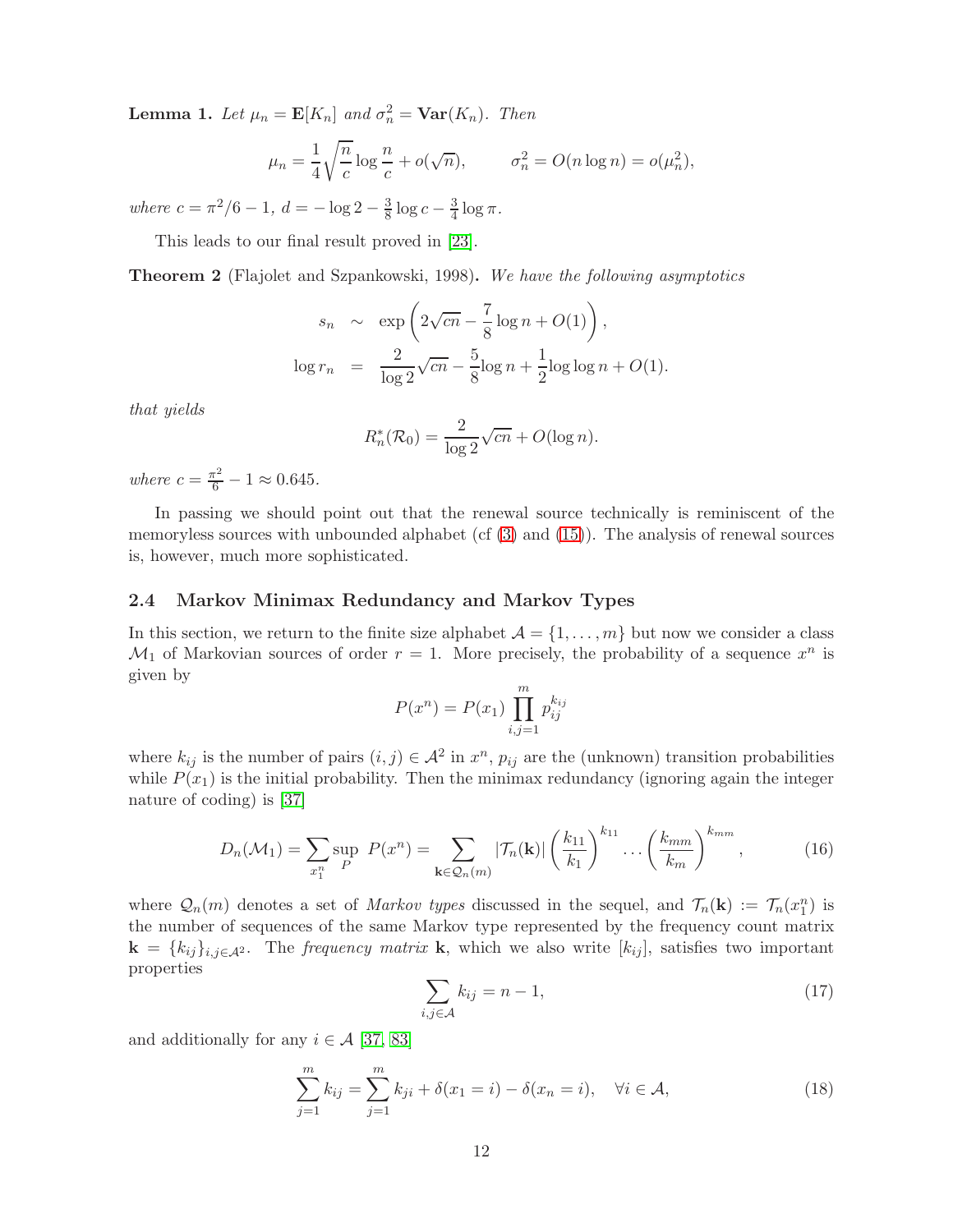

<span id="page-12-1"></span>Figure 5: A frequency matrix and its corresponding Eulerian graph.

where  $\delta(A) = 1$  when A is true and zero otherwise. The last property is called the *flow conser*vation property and is a consequence of the fact that the number of pairs starting with symbols  $i \in \mathcal{A}$  must be equal to the number of pairs ending with symbol  $i \in \mathcal{A}$  with the possible exception of the first and last pairs. To avoid this exception, hereafter we focus on cyclic strings in which the first element  $x_1$  follows the last  $x_n$ . For such cyclic strings the frequency matrix **k** satisfies a simplified system of linear equations, namely

<span id="page-12-0"></span>
$$
\sum_{i,j\in\mathcal{A}}k_{ij} = n,\tag{19}
$$

$$
\sum_{j=1}^{m} k_{ij} = \sum_{j=1}^{m} k_{ji}, \quad \forall i \in \mathcal{A}.
$$
 (20)

Such integer matrices **k** will be called *balanced frequency matrices* or simply balanced matrices. We also call [\(20\)](#page-12-0) the "conservation law" equation or simply the balanced boundary condition (BBC). We denote by  $\mathcal{F}_n(m)$  the set of nonnegative integer solutions of [\(19\)](#page-12-0) and [\(20\)](#page-12-0).

We are now ready to define cyclic Markov types. Two cyclic sequences have the same (cyclic) Markov type if they have the same empirical distribution

$$
P(x^n) = \prod_{i,j \in \mathcal{A}} p_{ij}^{k_{ij}}.
$$

Thus, we assume the initial condition is a cyclic one. We denote by  $\mathcal{P}_n(m)$  the set of cyclic Markov types and enumerate them by comparing them to the cardinality of  $\mathcal{F}_n(m)$ , and also to the set of Markov types  $\mathcal{Q}_n(m)$  over linear strings. In passing, we should point out that for a given sequence  $x^n$ , the *type class* is defined as

$$
\mathcal{T}_n(x^n) = \{ y^n : \ P(x^n) = P(y^n) \}
$$

for all empirical distributions  $P_{x^n}$  in a given model class. Clearly,  $\bigcup_{x^n} \mathcal{T}_n(x^n) = \mathcal{A}^n$ , and  $|\mathcal{T}_n(x^n)|$ counts the number of sequences of the same type as  $x^n$ ; it is required to estimate the minimax redundancy for Markov sources as shown in [\(16\)](#page-11-1).

Our goal is to enumerate the number of cyclic Markov types  $|\mathcal{P}_n(m)|$  that from now on we simply call Markov types. Enter combinatorics: we shall show that the number of Markov types is asymptotically equivalent to estimating; (i) the number of the balanced frequency matrices, (ii) the number of integer solutions  $|\mathcal{F}_n(m)|$  of a system of linear Diophantine equations [\(19\)](#page-12-0)– [\(20\)](#page-12-0), and finally (iii) the number of connected Eulerian multigraphs, as defined next. To see the latter, we present another characterization of Markov types. Let us define a directed multigraph  $G = (V, E)$  with the set of vertices  $V = A$  and  $k_{ij}$  edges between vertices  $i, j \in A$ . For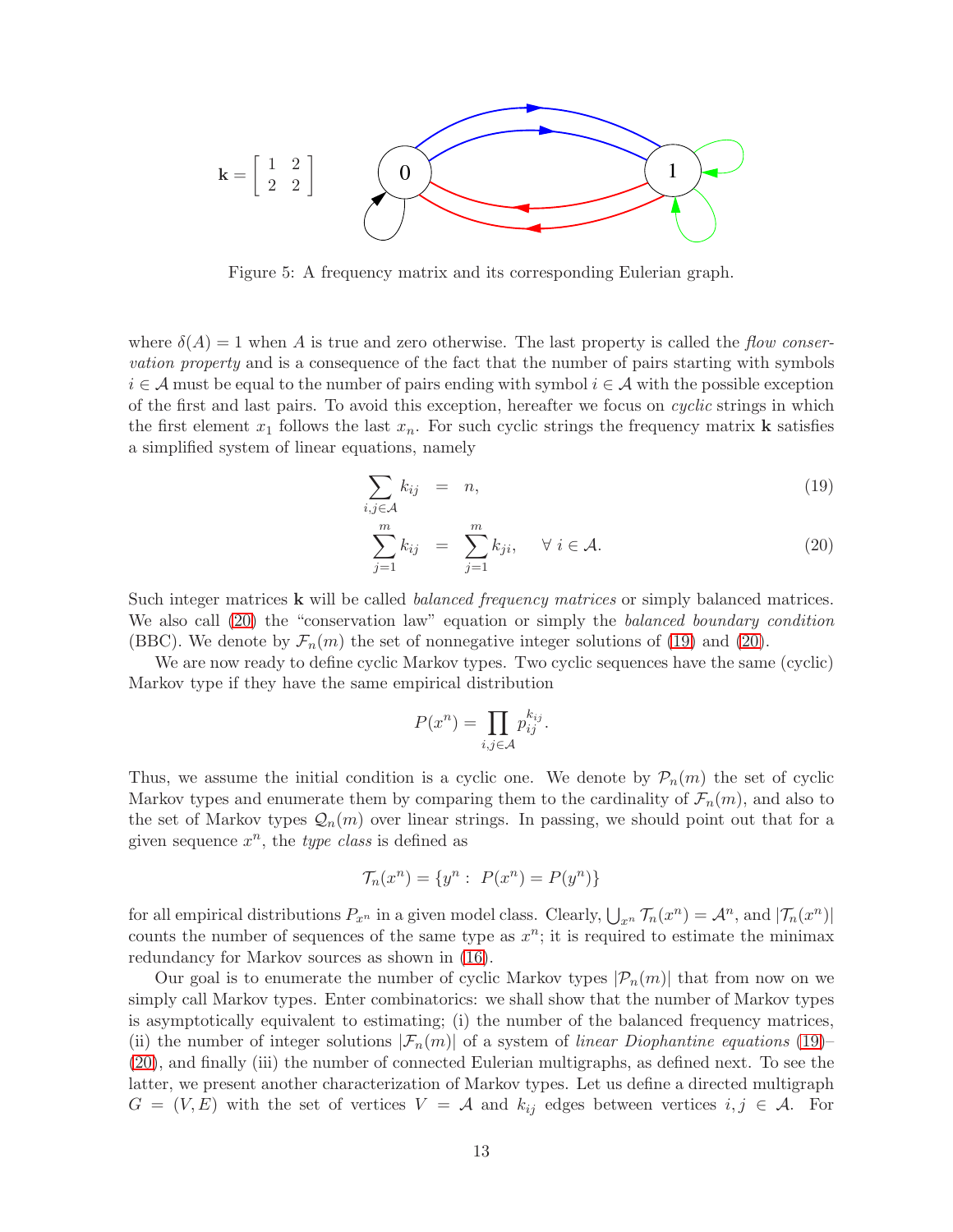$\mathcal{A} = \{0,1\}$  such a graph is shown in Figure [5.](#page-12-1) Then, as already observed in [\[6,](#page-25-9) [27,](#page-26-14) [37\]](#page-26-6), the number of sequences of a given type k, i.e.,  $|\mathcal{T}(\mathbf{k})|$ , is equal to the number of Eulerian cycles in G. On the other hand, the number of types  $|\mathcal{P}_n(m)|$  coincides with the number of Eulerian digraphs  $G = (V, E)$  such that  $V \subseteq \mathcal{A}$  and  $|E| = n$  (here  $V \subseteq \mathcal{A}$  since there may be sequences composed of only *some* symbols of the alphabet). The point we emphasize is that  $G$  may be defined over a *subset* of  $A$ , as shown in the next Figure [6](#page-13-0) (i.e., there may be some isolated vertices).



<span id="page-13-0"></span>Figure 6: Examples of graphs belonging to  $\mathcal{P}_7(5)$ ,  $\mathcal{E}_{11}(5)$  and  $\mathcal{F}_9(5)$  sets.

Let us explore further these two sets  $P_n(m)$  and  $\mathcal{F}_n(m)$  in the language of graphs. In fact, we need to introduce another set. We denote it by  $\mathcal{E}_n(m)$ , the set of connected Eulerian digraphs on A; the middle of Figure [6](#page-13-0) shows an example of a graph in this set. Finally, the set  $\mathcal{F}_n(m)$ can be viewed as the set of digraphs G with  $V(G) = A$ ,  $|E(G)| = n$  and satisfying the flow conversation property (in-degree equals out-degree). We call such graphs conservative digraphs. Observe that a graph in  $\mathcal{F}_n(m)$  may consist of several connected (not communicating) Eulerian digraphs, as shown in the third example in Figure [6.](#page-13-0)

There is a simple relation between  $|\mathcal{E}_n(m)|$  and  $|\mathcal{P}_n(m)|$ . Indeed,

$$
|\mathcal{P}_n(m)| = \sum_k \binom{m}{k} |\mathcal{E}_n(k)| \tag{21}
$$

since there are  $\binom{m}{k}$  ways to choose  $m - k$  isolated vertices in  $\mathcal{P}_n(m)$ . Now, observe that a conservative digraph may have several connected components. Each connected component is either a connected Eulerian digraph or an isolated node without an edge. This leads to

$$
|\mathcal{F}_n(m)| = |\mathcal{E}_n(m)| + \sum_{i=2}^m \sum_{\mathcal{A} = \mathcal{A}_1 \cup \dots \cup \mathcal{A}_i} \sum_{n_1 + \dots + n_i = n} \prod_{j=1}^i |\mathcal{E}_{n_j}(\mathcal{A}_j)| \tag{22}
$$

where the sum is over all (unordered) set partitions  $\mathcal{A} = \mathcal{A}_1 \cup \cdots \cup \mathcal{A}_i$  into  $i \geq 2$  (nonempty) parts with  $n_j$  edges in each di-subgraph  $\mathcal{E}_{n_j}(\mathcal{A}_j)$  over  $\mathcal{A}_j$  vertices. Observe that every set partition  $\mathcal{A} = \mathcal{A}_1 \cup \cdots \cup \mathcal{A}_i$  with  $|\mathcal{A}_j| = m_j > 0$  is a partition of  $\mathcal{A}$  into i distinguished subsets of cardinality  $m_j$ . In fact, using the so called *exponential formula* [\[24\]](#page-26-13) (page 118) we may conclude even more, namely [\[34\]](#page-26-15)

$$
|\mathcal{F}_n(m)| = |\mathcal{E}_n(m)| + \sum_{i=2}^m \frac{1}{i!} \sum_{m_1 + \dots + m_i = m} {m \choose m_1 \cdots m_i} \sum_{n_1 + \dots + n_i = n} \prod_{j=1}^i |\mathcal{E}_{n_j}(m_j)|.
$$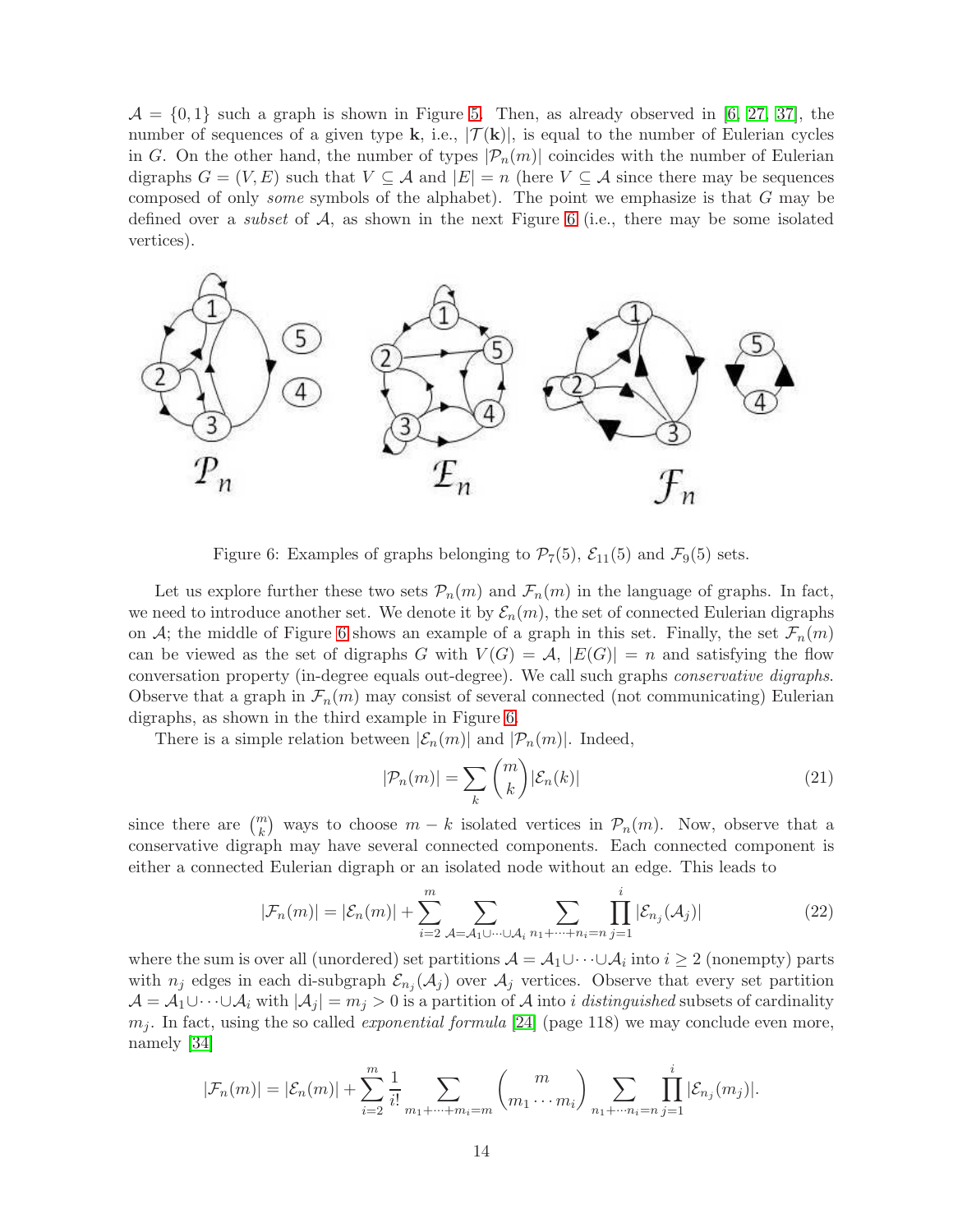A direct consequence of this is the following asymptotic equivalence [\[34\]](#page-26-15).

<span id="page-14-0"></span>**Lemma 2.** The following holds for all  $m \geq 2$  and  $n \to \infty$ 

$$
|\mathcal{F}_n(m)| = |\mathcal{P}_n(m)| + O(2^m m^3 n^{m^2 - 3m + 3}).\tag{23}
$$

.

In view of the above we need to enumerate the number of solutions  $|\mathcal{F}_n(m)|$  of the system of linear Diophantine equations  $(19)$ – $(20)$ . Again, we accomplish it by analytic methods. Let

$$
F_m^*(z) = \sum_{n\geq 0} |\mathcal{F}_n(m)| z^n
$$

However, to find  $F_m^*(z)$  we need to evaluate a more complicated generating function that enumerates all balanced matrices, that is,

$$
F_m^*(\mathbf{z}) = \sum_{\mathbf{k} \in \mathcal{F}_n(m)} \mathbf{z}^{\mathbf{k}},
$$

where  $\mathbf{z}^{\mathbf{k}} := \prod_{ij} z_{ij}^{k_{ij}}$ . Notice that the summation is over all balances matrices  $\mathbf{k} \in \mathcal{F}_n(m)$ . This is a daunting task, but we can easily compute the above generating function if the summation is over all matrices (satisfying only [\(19\)](#page-12-0)). Indeed,

<span id="page-14-1"></span>
$$
F_m(\mathbf{z}) = \sum_{\mathbf{k}} \mathbf{z}^{\mathbf{k}} = \prod_{ij} (1 - z_{ij})^{-1}.
$$
 (24)

The remaining problem is to translate  $F_m(\mathbf{z})$  into  $F_m^*(\mathbf{z})$ . This is presented in the next lemma, where we consider a multivariate generating functions  $G(\mathbf{z}) = \sum_{\mathbf{k}} g_{\mathbf{k}} \mathbf{z}^{\mathbf{k}}$  and  $G^*(\mathbf{z}) = \sum_{\mathbf{k} \in \mathcal{F}} g_{\mathbf{k}} \mathbf{z}^{\mathbf{k}} =$  $\sum_{n\geq 0}\sum_{\mathbf{k}\in\mathcal{F}_n(m)}g_{\mathbf{k}}\mathbf{z}^{\mathbf{k}}$  over general sequences  $g_{\mathbf{k}}$  indexed by matrices **k**. The following was proved in [\[37\]](#page-26-6).

**Lemma 3.** Let  $G(\mathbf{z}) = \sum_{\mathbf{k}} g_{\mathbf{k}} \mathbf{z}^{\mathbf{k}}$  be the generating function of a complex matrix **z**. Then

$$
G^*(\mathbf{z}) := \sum_{n\geq 0} \sum_{\mathbf{k}\in\mathcal{F}_n} g_{\mathbf{k}} \mathbf{z}^{\mathbf{k}} = \left(\frac{1}{2\mathbf{i}\pi}\right)^m \oint \frac{dx_1}{x_1} \cdots \oint \frac{dx_m}{x_m} G\left(\left[z_{ij}\frac{x_j}{x_i}\right]\right)
$$

with the convention that the *ij*-th coefficient of the matrix  $[z_{ij}\frac{x_j}{x_i}]$  $\left[\frac{x_j}{x_i}\right]$  is  $z_{ij}\frac{x_j}{x_i}$  $\frac{x_j}{x_i}$ , and  $\mathbf{i} = \sqrt{-1}$ . In other words,  $[z_{ij}\frac{x_j}{x_i}]$  $\frac{x_j}{x_i}$ ] =  $\Delta^{-1}(x)$ **z** $\Delta(x)$  where  $\Delta(x)$  = diag $(x_1, \ldots, x_m)$ .

Proof. Observe that

$$
G(\Delta^{-1}(x)\mathbf{z}\Delta(x)) = G\left(\left[z_{ij}\frac{x_j}{x_i}\right]\right) = \sum_{\mathbf{k}} g_{\mathbf{k}} \mathbf{z}^{\mathbf{k}} \prod_{i=1}^{m} x_i^{\sum_j k_{ji} - \sum_j k_{ij}}.
$$
 (25)

Therefore,  $G^*(\mathbf{z})$  is the coefficient of  $G([z_{ij}\frac{x_j}{x_i}$  $\left[x_i^0\right](\cdot)$  at  $x_1^0x_2^0\cdots x_m^0$  denoted as  $\left[x_1^0\cdots x_m^0\right]$  $\sum$ since  $j k_{ji} - \sum_j k_{ij} = 0$  for matrices  $\mathbf{k} \in \mathcal{F}$ . The result follows from the Cauchy coefficient formula  $(cf. [76]).$  $(cf. [76]).$  $(cf. [76]).$ 

Now we are ready to enumerate  $\mathcal{F}_n(m)$ . Setting in Lemma [2](#page-14-0)  $z_{ij} = zx_i/x_j$  and using [\(24\)](#page-14-1) we conclude that

$$
F_m^*(z) = \frac{1}{(1-z)^m} [x_1^0 x_2^0 \cdots x_m^0] \prod_{i \neq j} \left[ 1 - z \frac{x_i}{x_j} \right]^{-1}.
$$
 (26)

Thus, by the Cauchy formula

$$
|\mathcal{F}_n(m)| = [z^n]F_m^*(z) = \frac{1}{2\pi i} \oint \frac{F_m^*(z)}{z^{n+1}} dz.
$$

This allows us to formulate our main result on the enumeration of (cyclic) Markov types.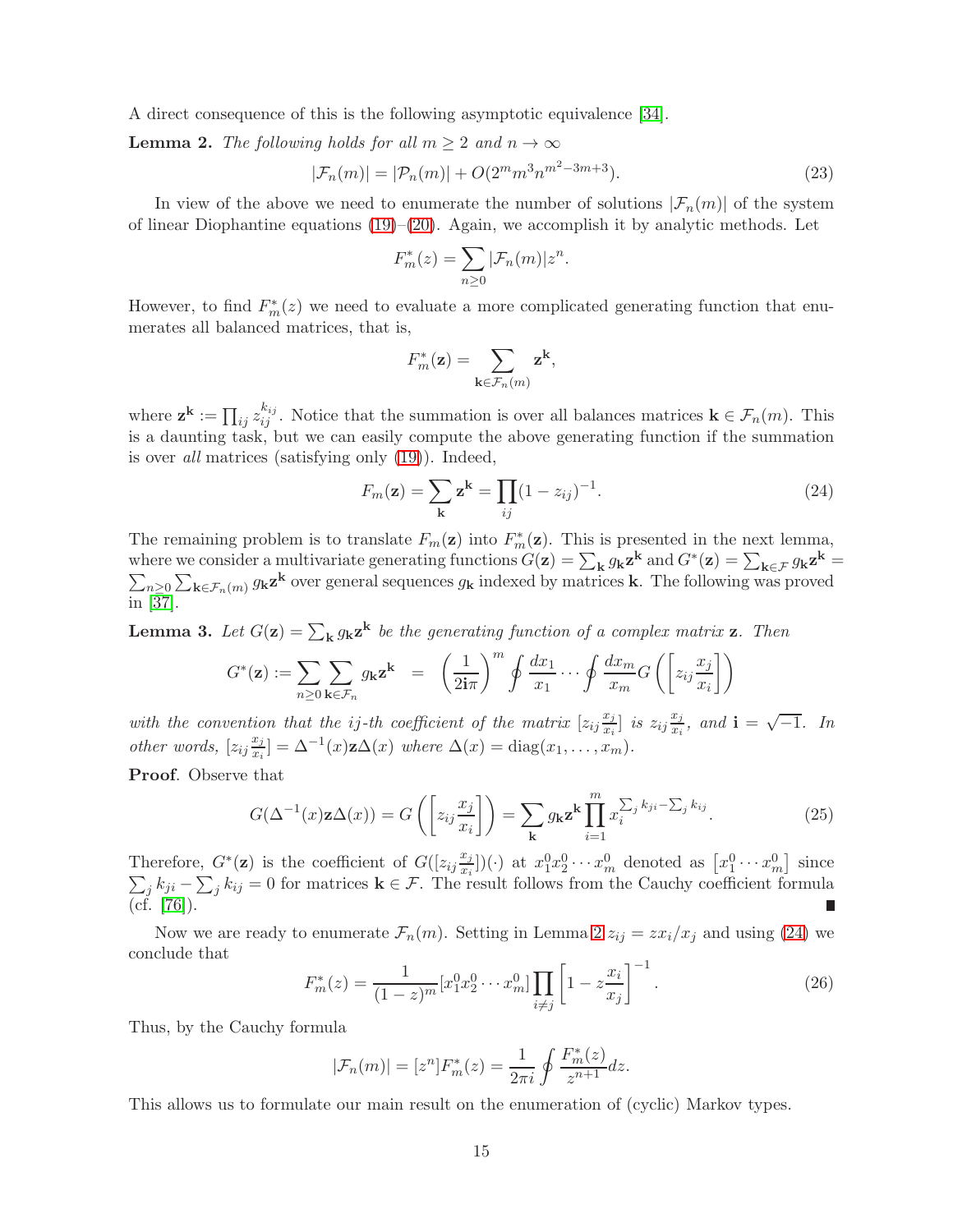**Theorem 3** (Knessl, Jacquet, and Szpankowski, 2012). (i) CYCLIC TYPES. For fixed m and  $n \to \infty$  the number of cyclic Markov types is

$$
|\mathcal{P}_n(m)| = d(m) \frac{n^{m^2 - m}}{(m^2 - m)!} + O(n^{m^2 - m - 1})
$$
\n(27)

where  $d(m)$  is a constant that also can be expressed by the following integral

$$
d(m) = \frac{1}{(2\pi)^{m-1}} \underbrace{\int_{-\infty}^{\infty} \cdots \int_{-\infty}^{\infty} \prod_{j=1}^{m-1} \frac{1}{1+\varphi_j^2} \cdot \prod_{k \neq \ell} \frac{1}{1+(\varphi_k-\varphi_\ell)^2} d\varphi_1 d\varphi_2 \cdots d\varphi_{m-1}}_{(m-1)-fold}.
$$
 (28)

When  $m \to \infty$  we find that

$$
|\mathcal{P}_n(m)| \sim \frac{\sqrt{2}m^{3m/2}e^{m^2}}{m^{2m^2}2^m\pi^{m/2}} \cdot n^{m^2 - m}
$$
 (29)

provided that  $m^4 = o(n)$ .

(ii) MARKOV TYPES. The number of Markov types  $|Q_n(m)|$  with arbitrary initial conditions satisfies

$$
|\mathcal{Q}_n(m)| = (m^2 - m + 1)|\mathcal{P}_n(m)|(1 - O(n^{-2m}))
$$

where  $|\mathcal{P}_n(m)|$  is presented in (i).

In order to finish our analysis of the minimax redundancy, we need to estimate the number of sequences of a given type. First, we replace [\(16\)](#page-11-1) by

$$
D_n(\mathcal{M}_1) = m \sum_{b \in \mathcal{A}} \sum_{\mathbf{k} \in \mathcal{F}_n, k_{ba} > 0} |\mathcal{T}_n^{ba}(\mathbf{k} - [\delta_{ba}])|^{k - [\delta_{ba}]} (k_b - 1)^{-k_b + 1} \prod_{i \neq b} (k_i)^{-k_i},
$$
(30)

where  $|\mathcal{T}_n^{ba}(\mathbf{k})|$  is the number of cyclic strings  $x^n$  of type **k** starting with b and ending with a. To compute it we first introduce

$$
B_{\mathbf{k}} = \begin{pmatrix} k_1 \\ k_{11} \cdots k_{1m} \end{pmatrix} \cdots \begin{pmatrix} k_m \\ k_{m1} \cdots k_{mm} \end{pmatrix}
$$

where  $k_i = \sum_j k_{ij}$ . It may be viewed as the number of ways to depart from all m vertices in the multiple graph  $G$  associated with the frequency matrix  $\bf{k}$  (but not necessarily completing an Eulerian cycle). Observe that

$$
B(\mathbf{z}) = \sum_{\mathbf{k}} B_{\mathbf{k}} \mathbf{z}^{\mathbf{k}} = \prod_{a \in \mathcal{A}} (1 - \sum_{b \in \mathcal{A}} z_{a,b})^{-1}.
$$

Lemma [2](#page-14-0) yields [\[37\]](#page-26-6)

$$
B^*(\mathbf{z}) = \sum_{\mathbf{k} \in \mathcal{F}_n(m)} B_{\mathbf{k}} \mathbf{z}^{\mathbf{k}} = \frac{1}{\det(\mathbf{I} - \mathbf{z})}
$$

where I is the  $m \times m$  identity matrix. Using this approach we can finally estimate the number of sequences starting with an  $a$  and finishing with a  $b$  of a given Markov type as follows

$$
|\mathcal{T}_n^{ba}(\mathbf{k})| = \frac{k_{ba}}{k_b} B_{\mathbf{k}} \cdot \det_{bb}(\mathbf{I} - \mathbf{k}^*) \left(1 + O\left(\frac{1}{n}\right)\right),
$$

where  $\mathbf{k}^*$  is the matrix whose ij-th element is  $k_{ij}/k_i$ , that is,  $\mathbf{k}^* = [k_{ij}/k_i]$  (cf. [\[83,](#page-29-4) [37\]](#page-26-6)).

Putting everything together, in [\[37\]](#page-26-6) we prove the following asymptotic expansion for the minimax redundancy of Markov sources (cf. [\[59\]](#page-28-11)).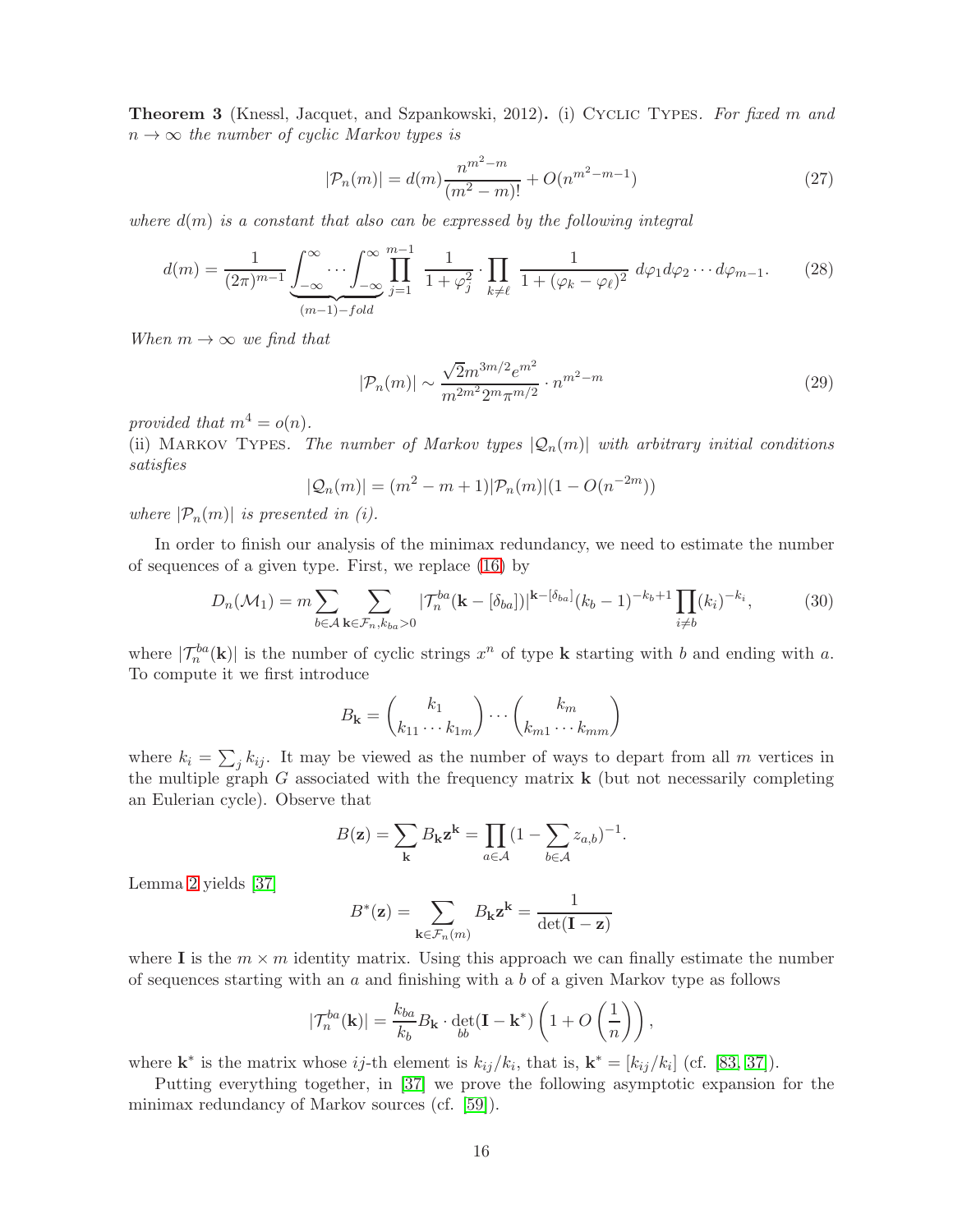**Theorem 4** (Rissanen, 1996, Jacquet and Szpankowski, 2004). (i) Let  $\mathcal{M}_1$  be the class of Markov sources over a finite alphabet  $A$  of size m. The worst case minimax redundancy is  $R_n^*(\mathcal{M}_1) = \log D_n(\mathcal{M}_1)$  where

$$
D_n(\mathcal{M}_1) = \left(\frac{n}{2\pi}\right)^{m(m-1)/2} A_m \times \left(1 + O\left(\frac{1}{n}\right)\right)
$$
(31)

with

$$
A_m = m \int_{K(1)} F_m(y_{ij}) \prod_{i \in A} \frac{\sqrt{\sum_{j \in A} y_{ij}}}{\prod_{j \in A} \sqrt{y_{ij}}} \prod_{ij \in A^2} dy_{ij}
$$

where

$$
\mathcal{K}(1) = \{y_{ij} : y_{ij} \ge 0, \ \sum_{ij} y_{ij} = 1, \forall i : \sum_j y_{ij} = \sum_j y_{ji}\},
$$

 $F_m(\mathbf{y}) = \sum_{b \in \mathcal{A}} \det_{bb} (1 - \mathbf{y}^*)$ , and  $\mathbf{y}^*$  is the matrix whose ij-th coefficient is  $y_{ij}/\sum_{j'} y_{ij'}$ .

(ii) Let  $\mathcal{M}_r$  be the class of Markov sources of order r over a finite alphabet A of size m. The minimax redundancy is  $R_n^*(\mathcal{M}_1) = \log D_n(\mathcal{M}_r)$  where

$$
R_n^*(\mathcal{M}_r) = \left(\frac{n}{2\pi}\right)^{m^r(m-1)/2} A_m^r \times \left(1 + O\left(\frac{1}{n}\right)\right)
$$
(32)

with

$$
A_m^r = m^r \int_{\mathcal{K}_r(1)} F_m^r(\mathbf{y}) \prod_{w \in \mathcal{A}^r} \frac{\sqrt{y_w}}{\prod_j \sqrt{y_{w,j}}},
$$

 $\sum_{w,j} y_{w,j} = 1, w \in \mathcal{A}^r$ . The function where  $\mathcal{K}_r(1)$  is the convex set of  $m^r \times m$  matrices y with non-negative coefficients such that

$$
F_m^r(\mathbf{y}_r) = \sum_w \det_{ww}(\mathbf{I} - \mathbf{y}_r^*),
$$

where  $y_r^*$  is the  $m^r \times m^r$  matrix whose  $(w, w')$  coefficient is equal to  $y_{w,a}/\sum_{i \in A} y_{wi}$  if there exist a in A such that  $w'$  is a suffix of wa, otherwise the  $(w, w')$ th coefficient is equal to 0.

The evaluation of the constants  $A_m$  is not easy. But, for a binary alphabet  $(m = 2)$  we have

$$
A_2 = 2 \int_{\mathcal{K}(1)} (\det_{11} (\mathbf{I} - \mathbf{y}^*) + \det_{22} (\mathbf{I} - \mathbf{y}^*)) \frac{\sqrt{y_1}}{\sqrt{y_{11}} \sqrt{y_{12}}} \frac{\sqrt{y_2}}{\sqrt{y_{21}} \sqrt{y_{22}}} dy_{11} dy_{12} dy_{21} dy_{22}.
$$
 (33)

Since  $\det_{11}(\mathbf{I} - \mathbf{y}^*) = \frac{y_{21}}{y_2}$  and  $\det_{22}(\mathbf{I} - \mathbf{y}^*)$  by symmetry, and since the condition  $\mathbf{y} \in \mathcal{K}(1)$ means  $y_1 + y_2 = 1$  and  $y_{12} = y_{21}$  we arrive at,  $A_2 = 16 \cdot G$  where G is the Catalan constant defined as  $G = \sum_i$  $\frac{(-1)^i}{(2i+1)^2} \approx 0.915965594.$ 

# <span id="page-16-0"></span>3 Science of Information: Beyond Shannon

In science of information the goal is to pursue the theory of information beyond Shannon's original objectives (of communication), by applying it to problems of biology, neuroscience, economics, physics, and massive data where knowledge extraction is the game changer. We believe that in order to make fundamental contributions to these applications, we first need better understanding of new aspects of temporal, spatial, structural and semantic information. In this section, we first briefly review some recent results on semantic and temporal properties and on cooperation, to focus on structural information.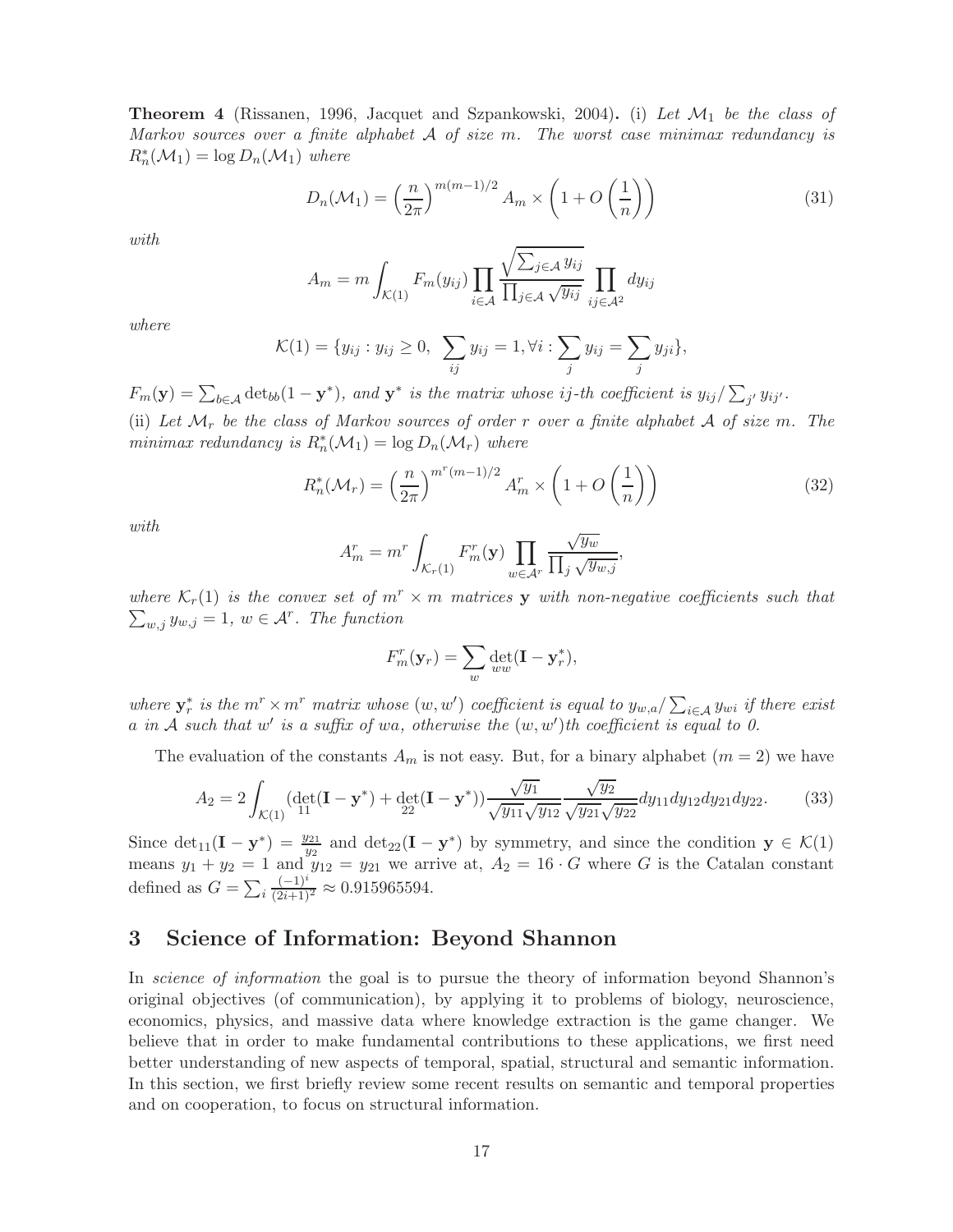#### 3.1 Delay, Semantic, and Cooperation

The mathematical theory of information arose from Shannon's theorem on channel capacity, defined as the maximum rate that can be achieved over a channel with asymptotically small probability of error. Shannon capacity of a channel places no restrictions on complexity or delay in transmission or reception. Methods to properly characterize the complexity and the delay could potentially fill a large gap that would extend Shannon capacity to dynamic networks with multi-point communication and often unpredictable delays [\[26,](#page-26-3) [29\]](#page-26-2). Furthermore, the increasing demands for using wireless networks require such delay guarantees. Applications include VoIP, video streaming, real time surveillance, networked control, etc. One common characteristic of these applications is that they have a strict deadline associated with each packet. Further, the channel reliabilities of different clients can be different, and can even vary over time. These are compelling reasons why we need to understand the role of delay in distributed communication.

In [\[58\]](#page-27-5) Polyanskiy, Poor, and Verdu extend the fundamental channel coding theorem of Shannon to a finite blocklength regime. In particular, it is shown that coding rate  $M_n^*(n, \varepsilon)$  for finite block length  $n$  is

$$
\frac{1}{n}\log M^*(n,\varepsilon) \approx C - \sqrt{\frac{V}{n}}Q^{-1}(\varepsilon)
$$

where C is the capacity, V is the channel dispersion,  $\varepsilon$  is error probability, and Q is the complementary Gaussian distribution. This is a non-asymptotic result (i.e., precise lower and upper bounds are presented), and it allows us to compute the degradation in capacity, even for small blocklengths. Recently, these results are extended to lossy compression [\[47\]](#page-27-14).

In another line of research in a real time coding system with lookahead, Asnani and Weissman [\[2\]](#page-25-10) investigate the impact of delay on expected distortion. The system consists of a memoryless source; a memoryless channel; an encoder, which encodes the source symbols sequentially, with knowledge of future source symbols up to a fixed finite lookahead, with or without feedback of the past channel output symbols; and a decoder, which sequentially constructs the source symbols using the channel output. The objective is to minimize the expected per-symbol distortion using a control theory approach. The authors provide one of the first results in this line of research. This bridges the gap between causal encoding (delay=0) and the infinite lookahead case (delay= $\infty$ ) where Shannon theoretic arguments show that encoding-decoding separation is optimal.

However, any further progress in information theory of networks requires us to understand distributed information and link delay with flow of information. In a novel line of research P.R. Kumar and co-authors [\[31,](#page-26-16) [42\]](#page-27-15) design reliable scheduling policies with delay constraints for unreliable wireless networks. They focus on a formulation that appears to provide a useful and tractable framework for modeling, analyzing and designing real-time wireless communications. This framework is built on top of an analytical model that jointly considers the three important aforementioned challenges: a strict deadline for each packet, the timely throughput requirement specified by each client or application, and finally the unreliable and heterogeneous nature of wireless transmissions. An important feature is that this model is suitable for characterizing the needs of a wide range of applications, and the model allows each application to specify its individual demand.

We turn now our attention to **semantic** aspect of information. Shannon in his 1948 paper asserted "Frequently the messages have meaning, that is, they refer to or are correlated according to some system with certain physical or conceptual entities. These semantic aspects of communication are irrelevant to the engineering problem." However, Sudan and his collaborators [\[25,](#page-26-1) [40\]](#page-27-2) argue that the meaning of information does start to become relevant whenever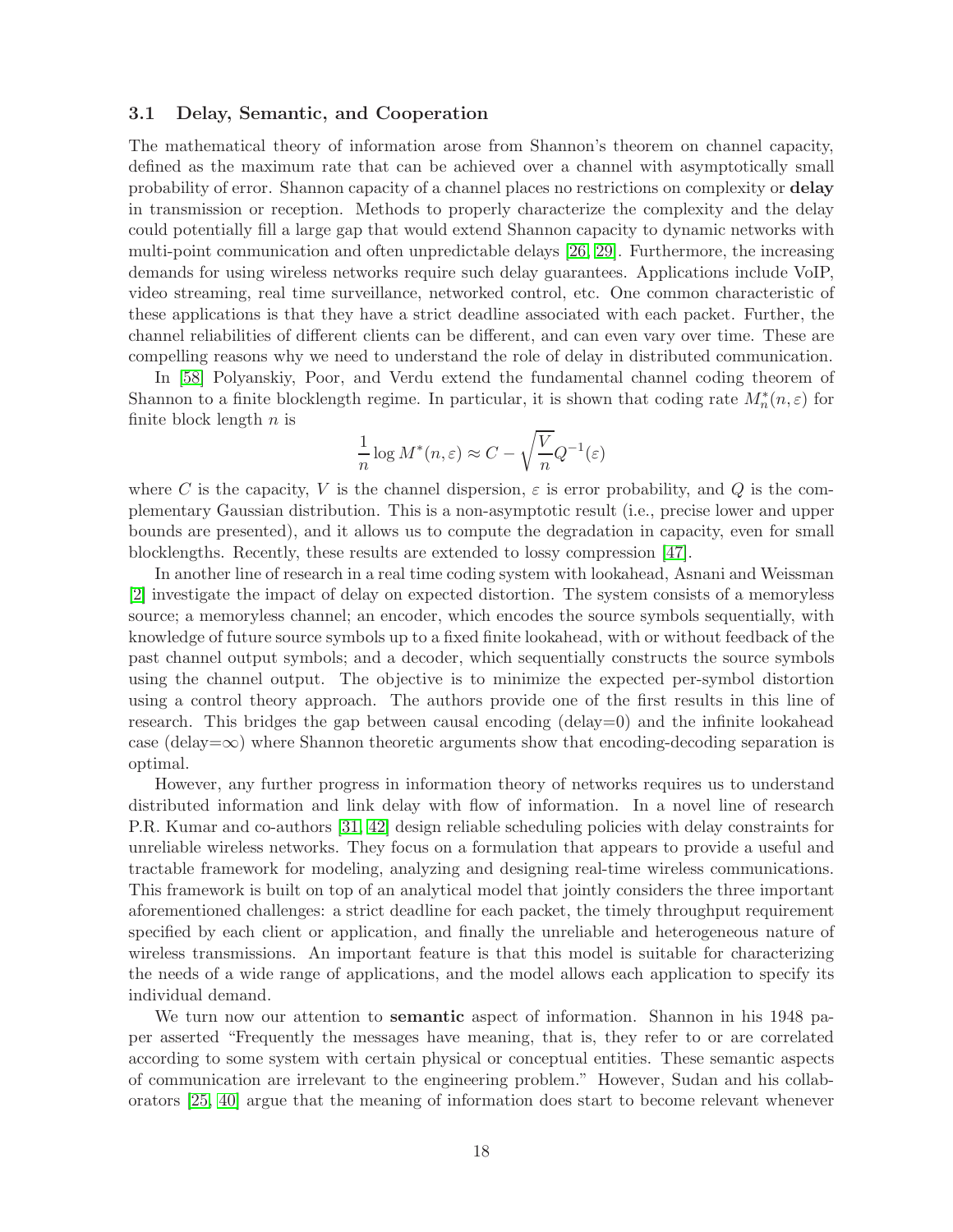there is diversity in the communicating parties and when parties themselves evolve over time. For example, when a computer attempts to communicate with a printer they must talk the same language in the same format (i.e., "printer driver"). This leads Sudan and his collaborators to consider communication in the setting where encoder and decoder do not agree a priori on the communication protocols, thus encoder and decoder do not understand each other. In [\[25,](#page-26-1) [40\]](#page-27-2) a mathematical theory of goal-oriented communication is proposed from the complexity theory point of view. Perhaps these are among the first results that may lead to a new information theory of semantic communication.

Finally, we discuss information theory of cooperation and dependency. In an extension of the Shannon framework, Cuff, Permuter and Cover [\[17\]](#page-25-4) initiate a theory of cooperation and coordination in networks. A general understanding of the limits of dependence yields rate distortion theory (data compression) as a special case and provides a general approach to distributed data compression and cooperation. It also elucidates such diverse processes as intercellular biological communication. The role of dependence is exemplified by the telephone system, wireless communication, the internet, news services, the economies of large countries and the internal workings of computer architecture. The efficacy of all of these systems depends on fast communication and consequent cooperative behavior. Such distributed dependence is also found in chemical reactions, landslides, hurricanes, the dynamics of the sun and the universe itself. What are the necessary information exchanges? What limits on physical dependence are imposed by the speed of information? Are there energy constraints on computation? Some of these vast generalities can be addressed by developing a science of information for dependence. In [\[17\]](#page-25-4) the authors ask what dependence can be established among nodes given communication constraints. More precisely, the authors compute the achievable joint distribution among network nodes, provided that the communication rates are given. Such a distributed cooperation can be the solution to many problems, such as distributed games, distributed control, and bounds on the influence of one part of a physical system on another.

Dependency and rational expectation are critical ingredients in Sims' work on modern dynamic economic theory [\[51\]](#page-27-16). Sims points out that existing theories of rational expectations with continuous optimization imply infinite mutual information between market and person actions. By imposing information flow constraints, discrete behavior emerges (as already seen in [\[61\]](#page-28-15)) that better describe real economic behavior (cf. also [\[71\]](#page-28-16)).

#### 3.2 Information Content of Graphical Structures

Structural information appears in myriad applications, from biology to social networks to material sciences. In fact, in recent years we have become inundated with new (unconventional) data: the internet, social networks, biological networks, and medical records are all key examples that present grand challenges. For instance, in recent paper [\[80\]](#page-28-17) Varshney et al. reported a pretty complete wiring (graph) of 302 neurons in the C.elegans worm that allows inference of biological functions from the neuronal network structure.

Unconventional data often are represented by more sophisticated data structures such as graphs, sets, and trees. For example, a graph can be described by a binary matrix that further can be viewed as a binary sequence. However, such a sequence does not exhibit internal symmetries that are conveyed by the so-called graph automorphism (such automorphisms make certain sequences/matrices "indistinguishable"). The main challenge in dealing with such structural data is to identify and describe these structural relations. In fact, these "regular properties" constitute "useful (extractable) information" discussed in Section [2.1.](#page-3-1) Furthermore, such data structures often have two types of information: the information conveyed by the structure itself,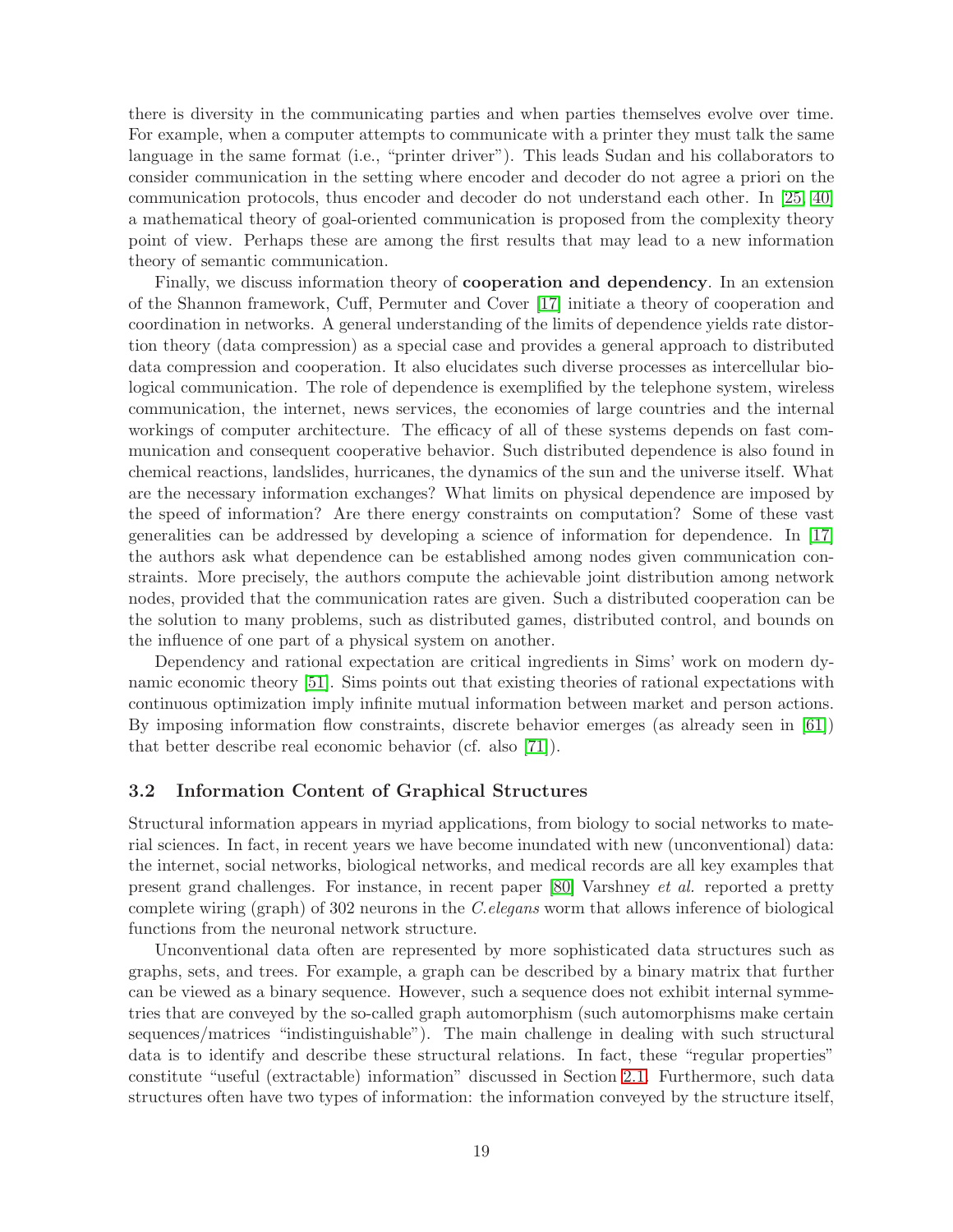and the information conveyed by the data labels implanted in the structure. We still do not have good metrics of information embodied in structure.

As the first step in understanding structural information, we restrict our attention to structures on graphs, specifically, we study *unlabeled graphs* (or structures). In particular, given  $n$ distinguishable (labeled) vertices, a random graph is generated by adding edges randomly. This random graph model  $\mathcal G$  produces a probability distribution on graphs, and the graph entropy  $H_G$  is defined naturally as

$$
H_{\mathcal{G}} = \mathbf{E}[-\log P(G)] = -\sum_{G \in \mathcal{G}} P(G) \log P(G),
$$

where  $P(G)$  is the probability of a graph G. However, to focus on structural properties, we consider here unlabeled graphs in which the vertices are indistinguishable. We denote such an unlabeled graph by  $S \in \mathcal{S}$  and clearly

$$
P(S) = \sum_{G \cong S, G \in \mathcal{G}} P(G).
$$

Here  $G \cong S$  means that G and S have the same structure, that is, S is *isomorphic* to G. Thus, if all isomorphic labeled graphs have the same probability, then for any labeled graph  $G \cong S$ ,

$$
P(S) = N(S) \cdot P(G),\tag{34}
$$

where  $N(S)$  is the number of different labeled graphs that have the same structure as S. The structural entropy  $H<sub>S</sub>$  of a random graph can be defined as the entropy of a random structure  $S$ , that is,

$$
H_{\mathcal{S}} = \mathbf{E}[-\log P(S)] = -\sum_{S \in \mathcal{S}} P(S) \log P(S),
$$

where the summation is over all distinct structures.

In order to compute the probability of a given structure  $S$ , one needs to estimate the number of ways,  $N(S)$ , to construct a given structure S (i.e., unlabeled graph). For this, the automorphisms of a graph is to be considered. An automorphism of a graph G is an adjacency preserving permutation of the vertices of G. The collection  $Aut(G)$  of all automorphisms of G is called the automorphism group of G. In the sequel,  $Aut(S)$  of a structure S denotes  $Aut(G)$  for some labeled graph G such that  $G \cong S$ . In group theory, it is well known that

$$
N(S) = \frac{n!}{|\text{Aut}(S)|}
$$

and therefore,  $1 < |Aut(S)| < n!$ .

This trivial observation leads to a relation between the graph entropy and the structural entropy [\[10\]](#page-25-11).

Lemma 4. If all isomorphic graphs have the same probability, then

$$
H_{\mathcal{S}} = H_{\mathcal{G}} - \log n! + \sum_{S \in \mathcal{S}} P(S) \log |\text{Aut}(S)|
$$

for any random graph G and its corresponding random structure S, where  $Aut(S)$  is the automorphism group of S.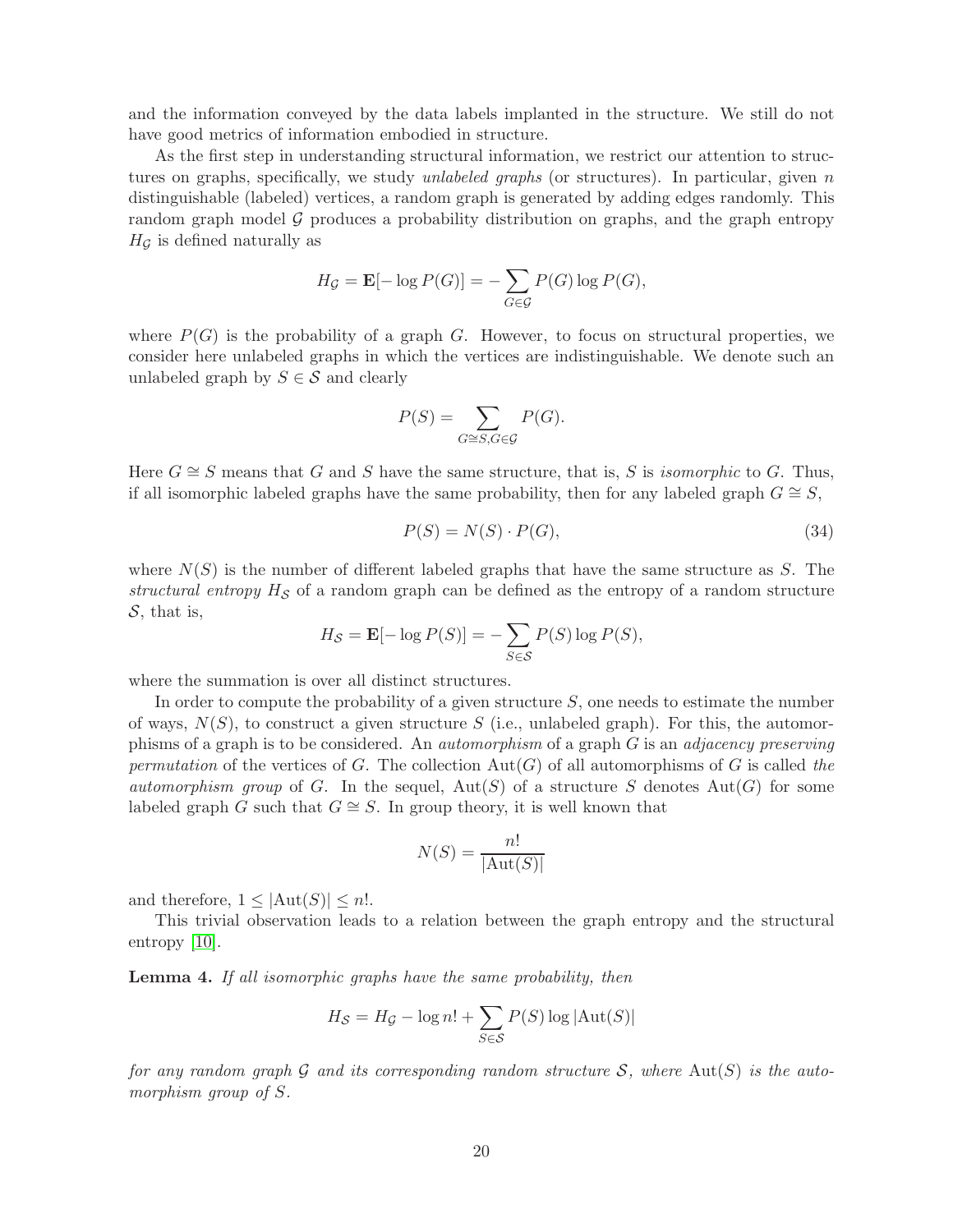In order to further advance our theory, we need to adopt a graph generation model. From now on, we assume a memoryless Erdős-Rényi model  $\mathcal{G}(n, p)$  over n vertices in which edges are added independently and randomly with probability p. Thus  $P(G) = p^k q^{\binom{n}{2} - k}$ , where  $q = 1 - p$ . To compute the entropy of  $\mathcal{S}(n, p)$  we need to estimate  $N(S)$ . For this, we must study an important property of  $\mathcal{G}(n, p)$ , namely asymmetry. A graph is said to be asymmetric if its automorphism group does not contain any permutation other than the identity (i.e.,  $|\text{Aut}(G)| = 1$ ); otherwise it is called *symmetric*. It is known that almost every graph from  $\mathcal{G}(n, p)$  is asymmetric [\[7,](#page-25-12) [43\]](#page-27-17). In the sequel, we write  $a_n \ll b_n$  to mean  $a_n = o(b_n)$  when  $n \to \infty$ .

**Lemma 5** (Kim, Sudakov, and Vu, 2002). For all p satisfying  $\frac{\ln n}{n} \ll p$  and  $1 - p \gg \frac{\ln n}{n}$ , a random graph  $G \in \mathcal{G}(n, p)$  is symmetric with probability  $O(n^{-w})$  for any positive constant w.

Using this property, we can now present the structural entropy and establish the asymptotic equipartition property (AEP), that is, the typical probability of a structure  $S$ . In [\[10\]](#page-25-11) we prove.

<span id="page-20-0"></span>**Theorem 5** (Choi and Szpankowski, 2009). For large n and all p satisfying  $\frac{\ln n}{n} \ll p$  and  $1-p \gg \frac{\ln n}{n}$ , the following holds:

(i) The structural entropy  $H_{\mathcal{S}}$  of  $\mathcal{G}(n, p)$  is

$$
H_{\mathcal{S}} = \binom{n}{2} h(p) - \log n! + O\left(\frac{\log n}{n^{\alpha}}\right), \quad \text{for some} \quad \alpha > 0,
$$

(ii) (AEP) For a structure  $S \in \mathcal{S}(n, p)$  and  $\varepsilon > 0$ ,

$$
P\left(\left|\frac{1}{\binom{n}{2}}\log P(S) - h(p) + \frac{\log n!}{\binom{n}{2}}\right| < \varepsilon\right) > 1 - 2\varepsilon,\tag{35}
$$

where  $h(p) = -p \log p - (1 - p) \log (1 - p)$  is the entropy rate of a binary memoryless source.

By Shannon's source coding theorem, the structural entropy computed in Theorem [5](#page-20-0) is a fundamental lower bound for the lossless compression of structures from  $\mathcal{S}(n, p)$ . However, the challenge is to design an asymptotically optimal compression algorithm matching the first two leading terms  $\binom{n}{2}$  $\binom{n}{2}h(p) - n \log n$  of the structural entropy with high probability. We discuss it next.

Our algorithm, called Szip (Structural zip), is a compression scheme for unlabeled graphs. In other words, given a labeled graph  $G$ , it compresses  $G$  into a codeword, from which one can construct a graph  $S$  that is isomorphic to  $G$ . The algorithm consists of two stages. First it encodes G into two binary sequences and then compresses them using an arithmetic encoder.

The main idea behind our algorithm is quite simple (see [\[10\]](#page-25-11) for details and Figure [7\)](#page-21-0): We select a vertex of a graph, say  $v_1$  ( $v_1 = i$  in Figure [7\)](#page-21-0), and store the *number* of neighbors of  $v_1$  in a binary string  $B_1$  (0100 in Figure [7\)](#page-21-0). We remove this vertex, and then partition the remaining  $n-1$  vertices into two sets: the neighbors of  $v_1(d, f, g, i)$  in Figure [7\)](#page-21-0) and the nonneighbors of  $v_1$   $(a, b, c, e, h$  in Figure [7\)](#page-21-0). We continue by selecting (and removing) a vertex, say  $v_2$  ( $v_2 = f$  in Figure [7\)](#page-21-0), from the neighbors of  $v_1$  and store two numbers in either string  $B_1$  or  $B_2$  (if there is only one neighbor or none): the number of neighbors of  $v_2$  among each of the above two sets. Then we partition the remaining  $n-2$  vertices into four sets: the neighbors of both  $v_1$  and  $v_2$ , the neighbors of  $v_1$  that are non-neighbors of  $v_2$ , the non-neighbors of  $v_1$  that are neighbors of  $v_2$ , and the non-neighbors of both  $v_1$  and  $v_2$ . This procedure continues until all vertices are processed. This process of selecting and splitting vertices can be described by a tree as illustrated in Figure [7.](#page-21-0)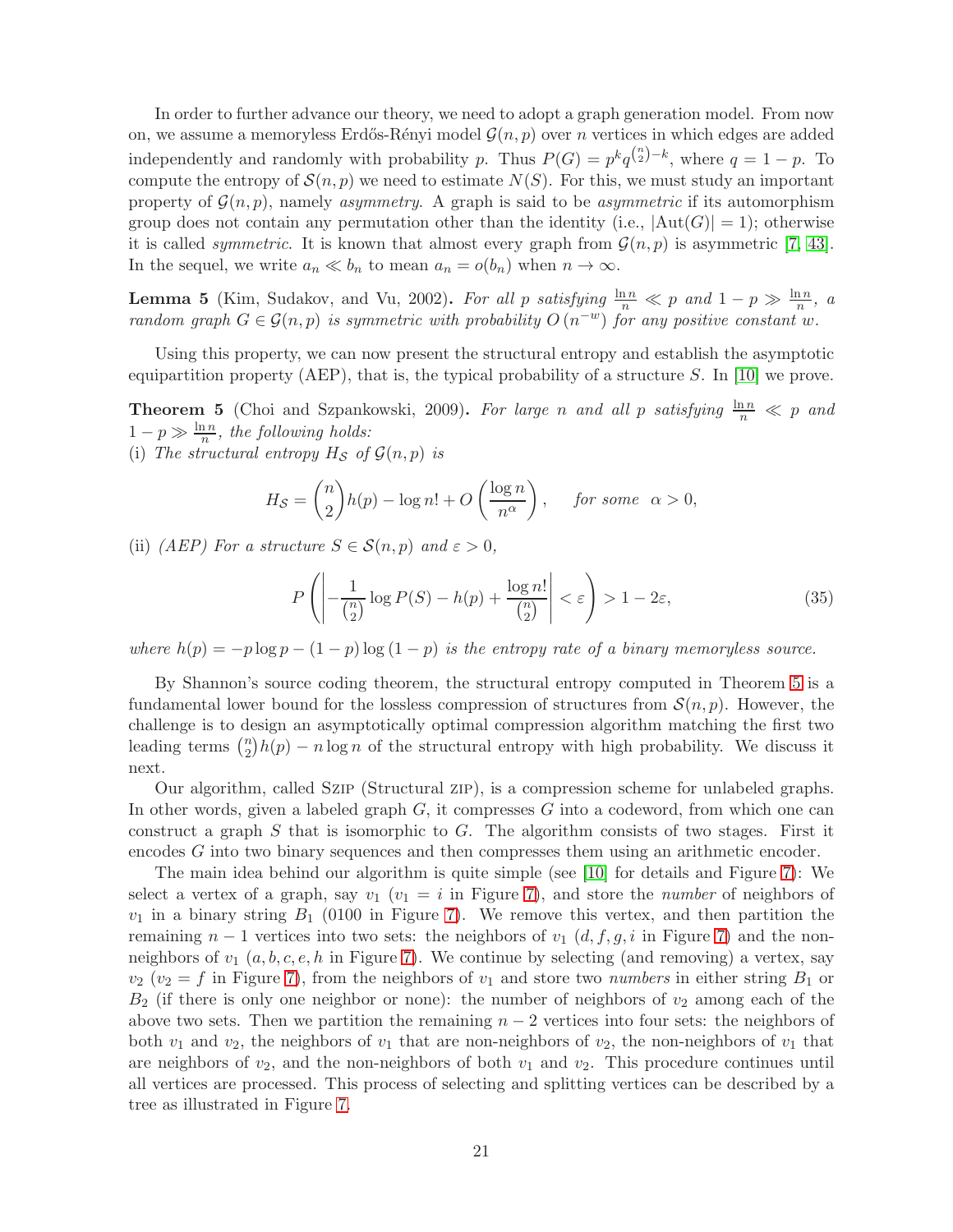

<span id="page-21-0"></span>Figure 7: Illustration to Szip

During the construction the number of neighbors of the selected vertex is appended to either sequence  $B_1$  or sequence  $B_2$ , where  $B_2$  contains those numbers for singleton sets (i.e., we store either "0" when there is no neighbor or "1" otherwise). The sequence  $B_2$  is represented by a "square" in the associated tree in Figure [7.](#page-21-0) We then compress  $B_1$  and  $B_2$  using an arithmetic encoder.

In [\[10\]](#page-25-11) we prove that the algorithm just presented achieves the structural entropy up to the first two leading terms by showing that the length of  $B_2$  (in compressed form) dominates the compression rate. In fact, we also observe that by the construction  $B_2$  can be viewed as generated by a memoryless source with probability  $p$ . We prove the following.

<span id="page-21-1"></span>**Theorem 6** (Choi and Szpankowski, 2009). Let  $L(S)$  be the length of the codeword generated by our algorithm for Erdős-Rényi graphs  $G \in \mathcal{G}(n, p)$  isomorphic to a structure S. Then: (i) For large n,

$$
\mathbf{E}[L(S)] \le {n \choose 2}h(p) - n\log n + (c + \Phi(\log n)) n + o(n),
$$

where c is an explicitly computable constant, and  $\Phi(\log n)$  is a fluctuating function with a small amplitude independent of n.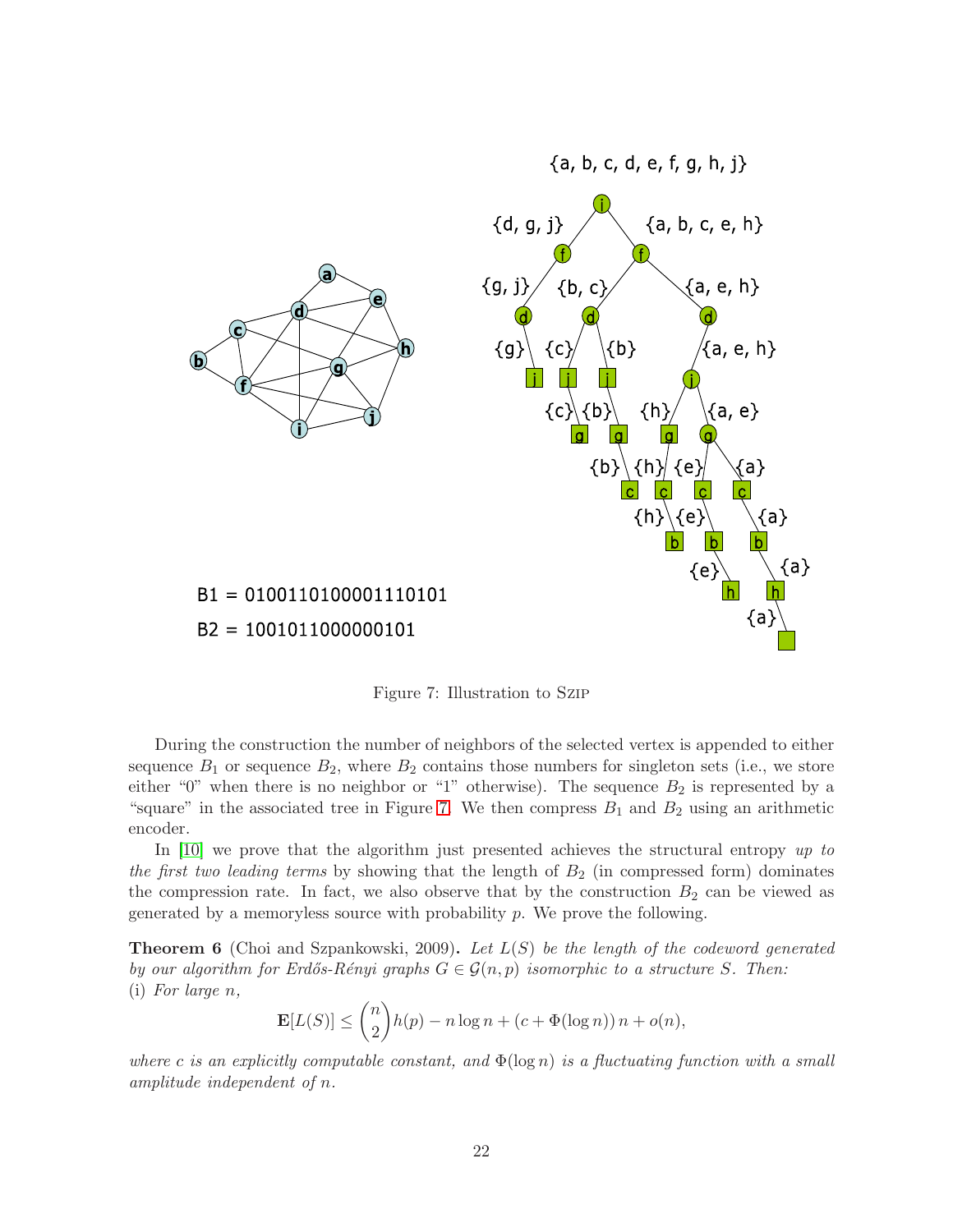(ii) Furthermore, for any  $\varepsilon > 0$ ,

$$
P(L(S) - \mathbf{E}[L(S)] \le \varepsilon n \log n) \ge 1 - o(1).
$$

(iii) Our algorithm SZIP runs either in time  $O(n^2)$  in the worst case for any graph or in time  $O(n + e)$  on average for graphs generated by  $\mathcal{G}(n, p)$ , where e is the average number of edges.

In the remaining part of this section, we present a sketch of the proof of Theorem [6](#page-21-1) (i). We need to compute the average lengths  $L(B_1)$  and  $L(B_2)$  of strings  $B_1$  and  $B_2$ , respectively. These lengths can be evaluated through the associated tree  $T_n$  shown in Figure [7.](#page-21-0) In fact,

$$
L(B_1) = \sum_{x \in T_n \text{ and } N_x > 1} \lceil \log(N_x + 1) \rceil \tag{36}
$$

$$
L(B_2) = \sum_{x \in T_n \text{ and } N_x = 1} \lceil \log(N_x + 1) \rceil = \sum_{x \in T_n \text{ and } N_x = 1} 1 \tag{37}
$$

where  $N_x$  is the degree of a node x in the associated tree  $T_n$ .

To analyze  $L(B_1)$  and  $L(B_2)$  it is convenient to introduce an auxiliary tree that we call  $(n, d)$ -tries<sup>[3](#page-22-0)</sup> and denote as  $T_{n,d}$ . The root of such a tree contains n balls (vertices of the underlying graph) that are consequently distributed between two subtrees according to a simple rule: In each step, all balls independently move down to the left subtree (say with probability  $p$ ) or the right subtree (with probability  $1 - p$ ), and a new node is created as long as there is at least one ball in that node. Finally, a non-negative integer  $d$  is given so that at level  $d$  or greater one ball is removed from the leftmost node before the balls move down to the next level (in our case we set  $d = 0$ . These steps are repeated until all balls are removed (i.e., after  $n+d$  steps). Of interest are such tree parameters as the depth, path length (sum of all depths), size, and so forth.

We compute now the averages of  $L(B_1)$  and  $L(B_2)$  for a randomly generated Erdős-Rényi graph. For  $L(B_1)$ , in the tree  $T_{n,d}$  define

$$
A_{n,d} = \sum_{x \in T_{n,d} \text{ and } N_x > 1} \lceil \log(N_x + 1) \rceil,
$$

and then  $\mathbf{E}[L(B_1)] = a_{n,0}$ . Also let  $a_{n,d} = \mathbf{E}[A_{n,d}]$ . Clearly,  $a_{0,d} = a_{1,d} = 0$  and  $a_{2,0} = 0$ . For  $n \geq 2$  and  $d = 0$ , we observe that

<span id="page-22-1"></span>
$$
a_{n+1,0} = \lceil \log (n+1) \rceil + \sum_{k=0}^{n} \binom{n}{k} p^k q^{n-k} (a_{k,0} + a_{n-k,k}), \tag{38}
$$

$$
a_{n,d} = \lceil \log (n+1) \rceil + \sum_{k=0}^{n} \binom{n}{k} p^k q^{n-k} (a_{k,d-1} + a_{n-k,k+d-1}). \tag{39}
$$

To estimate  $L(B_2)$  we observe that

$$
L(B_2) = \sum_{x \in T_{n,0}} N_x - B_{n,0} = \frac{n(n-1)}{2} - B_{n,0}.
$$
 (40)

<span id="page-22-0"></span> $3A$  trie [\[44,](#page-27-18) [76\]](#page-28-3) is an ordered tree data structure that stores keys usually represented by strings. Tries were introduced by de la Briandais (1959) and Fredkin (1960) who also introduced the name trie derived from "retrieval".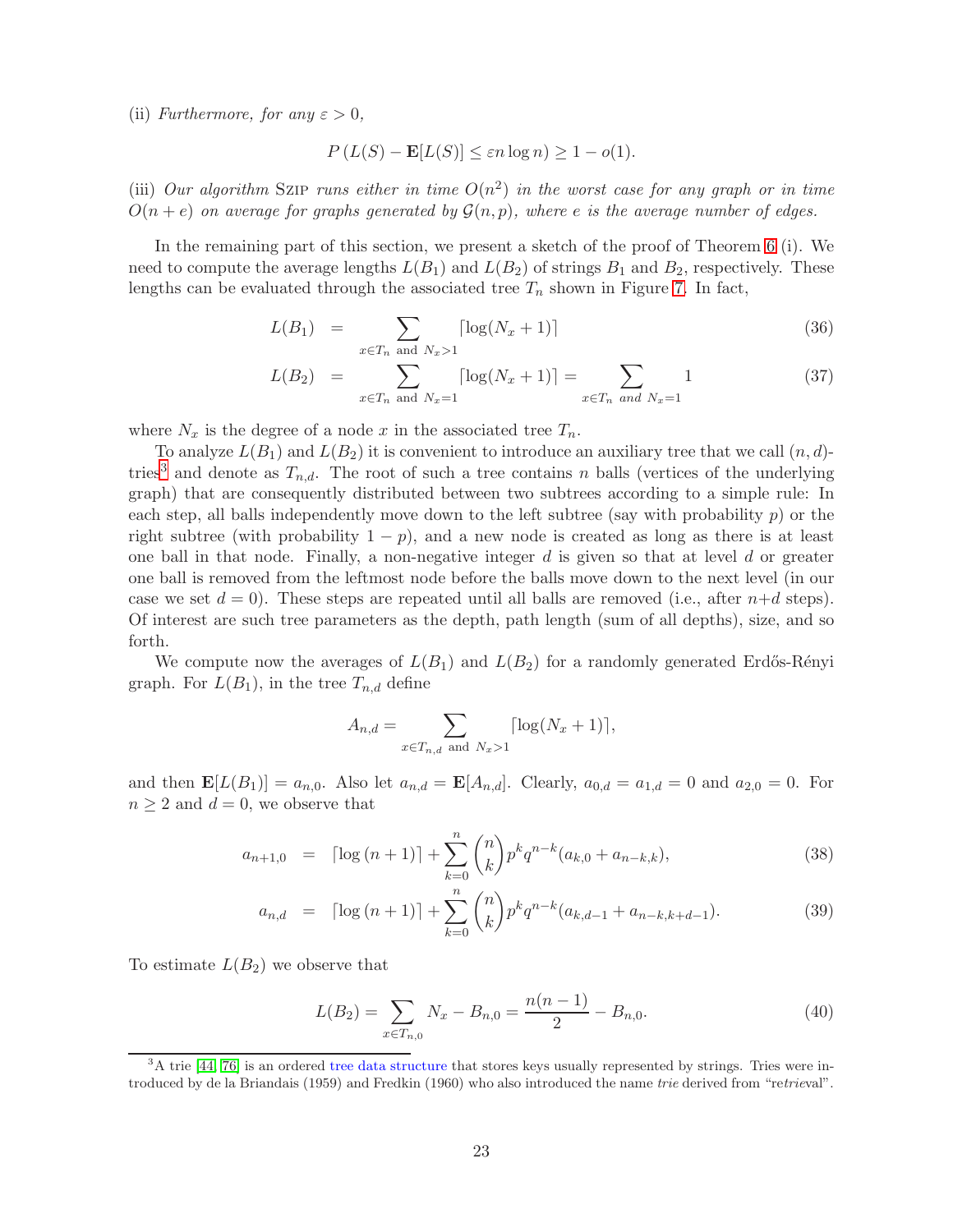where  $B_{n,d} = \sum_{x \in T_{n,d}, N_x > 1} N_x$ . The last equality follows from the fact that the sum of  $N_x$ 's for all x at level  $\ell$  in  $T_{n,0}$  is equal to  $n-1-\ell$ . Let  $b_{n,d} = \mathbf{E}[B_{n,d}]$ . Clearly,  $b_{0,d} = b_{1,d} = 0$  and  $b_{2,0} = 0$ . For  $n \geq 2$ , we observe that to  $a_{n,d}$ :

<span id="page-23-0"></span>
$$
b_{n+1,0} = n + \sum_{k=0}^{n} {n \choose k} p^k q^{n-k} \left[ b_{k,0} + b_{n-k,k} \right], \text{ for } n \ge 2,
$$
 (41)

and

<span id="page-23-1"></span>
$$
b_{n,d} = n + \sum_{k=0}^{n} \binom{n}{k} p^k q^{n-k} \left[ b_{k,d-1} + b_{n-k,k+d-1} \right], \text{ for } n \ge 2, d \ge 1.
$$
 (42)

Indeed, recurrence [\(41\)](#page-23-0) follows from the fact that starting with  $n+1$  balls in the root node, and removing one ball, we are left with  $n$  balls passing through the root node. The root contributes n since each time a ball moves down it adds 1 to the path length. Those  $n$  balls move down to the left or the right subtrees. Let us assume  $k$  balls move down to the left subtree (the other  $n - k$  balls must move down to the right subtree); this occurs with probability  $\binom{n}{k}$  $\binom{n}{k} p^k q^{n-k}$ . At level one, one ball is removed from those  $k$  balls in the root of the left subtree. This contributes  $b_{k,0}$ . There will be no removal from  $n - k$  balls in the right subtree until all k balls in the left subtree are removed. This contributes  $b_{n-k,k}$ . Similarly, for  $d > 0$  we arrive at recurrence [\(42\)](#page-23-1).

We are then faced with the reduced problem to find asymptotic solutions of two-dimensional recurrences  $(38)$ – $(39)$  and  $(41)$ – $(42)$ . We concentrate on the latter and follow [\[11\]](#page-25-13).

If we let  $d \to \infty$  in [\(42\)](#page-23-1) and assume that  $b_{n,d}$  tends to a limit  $b_{n,\infty}$ , then (42) becomes

<span id="page-23-2"></span>
$$
b_{n,\infty} = n + \sum_{k=0}^{n} \binom{n}{k} p^k q^{n-k} \left[ b_{k,\infty} + b_{n-k,\infty} \right]
$$
\n
$$
(43)
$$

with  $b_{0,\infty} = b_{1,\infty} = 0$ . This is the same as the recurrence for the mean path length in a standard trie, discussed above. For example, in [\[44,](#page-27-18) [76\]](#page-28-3) it is proved that

$$
b_{n,\infty} = \sum_{\ell=2}^{n} (-1)^{\ell} \binom{n}{\ell} \frac{\ell}{1 - p^{\ell} - q^{\ell}}.
$$
\n(44)

The asymptotic expansion of [\(43\)](#page-23-2) and the above as  $n \to \infty$  may be obtained by a combination of singularity analysis and depoissonization arguments (see [\[24,](#page-26-13) [36,](#page-26-17) [76\]](#page-28-3)). We obtain

<span id="page-23-3"></span>
$$
b_{n,\infty} = \frac{1}{h} n \log n + \frac{1}{h} \left[ \gamma + \frac{h_2}{2h} + \Phi(\log_p n) \right] n + o(n), \tag{45}
$$

where  $h := h(p)$  is the entropy,  $h_2 = p \log^2 p + q \log^2 q$ ,  $\gamma$  is the Euler constant, and  $\Phi(x)$  is the periodic function

<span id="page-23-5"></span>
$$
\Phi(x) = \sum_{k=-\infty, k \neq 0}^{\infty} \Gamma\left(-\frac{2k\pi ir}{\log p}\right) e^{2k\pi r ix},\tag{46}
$$

provided that  $\log p / \log q = r/s$  is rational, with r and s being integers with  $gcd(r, s) = 1$ . If log p/ log q is irrational, then the term with  $\Phi$  is absent from the  $O(n)$  term of [\(45\)](#page-23-3).

Let now  $b_{n,d} = b_{n,d} - b_{n,\infty}$  measures how the path lengths in the  $(n,d)$ -trie differs from those in a regular trie. From [\(42\)](#page-23-1) and [\(43\)](#page-23-2), we then obtain

<span id="page-23-4"></span>
$$
\tilde{b}_{n,d} = \sum_{k=0}^{n} \binom{n}{k} p^k q^{n-k} \left[ \tilde{b}(k, d-1) + \tilde{b}(n-k, k+d-1) \right], \text{ for } n \ge 2, d \ge 1,
$$
 (47)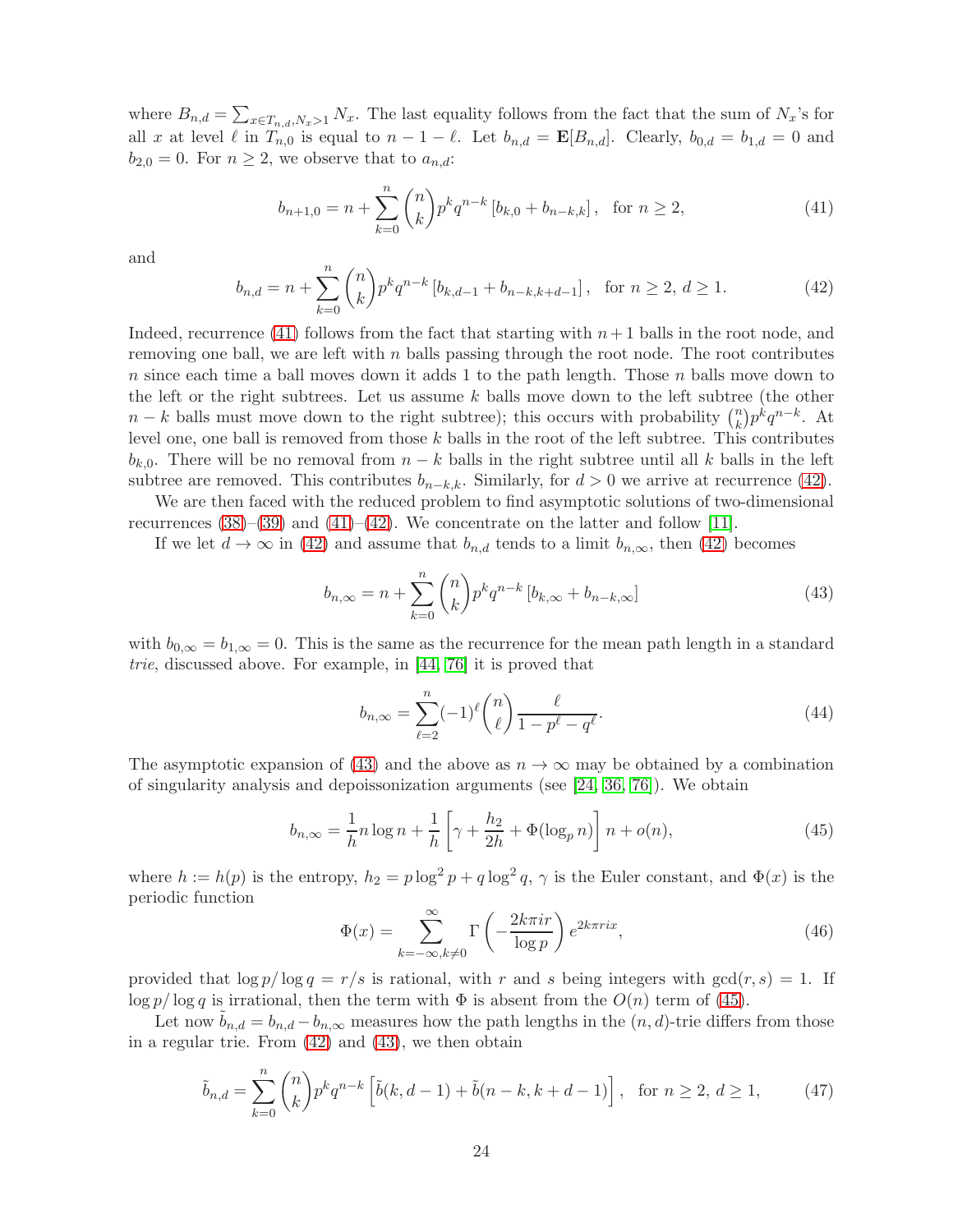which unlike  $(42)$  is a homogeneous recurrence. It turns out that the second term under the sum is negligible, which even further simplifies the recurrence. Then analytic techniques such as Mellin transform and depoissonization can be applied leading to asymptotic solution of [\(47\)](#page-23-4).

We summarize our main result proved in [\[11\]](#page-25-13).

**Theorem 7.** For  $n \to \infty$  and  $d = O(1)$  we have  $\tilde{b}(n, d) = O(\log^2 n)$ . More precisely

<span id="page-24-0"></span>
$$
\tilde{b}_{n,d} = \frac{1}{2h \log p} \log^2 n + \frac{d}{h} \log n + \left[ -\frac{1}{2h} + \frac{1}{h \log p} \left( \gamma + 1 + \frac{h_2}{2h} + \Psi(\log_p n) \right) \right] \log n + O(1), \tag{48}
$$

where  $\Psi(\cdot)$  is the periodic function

$$
\Psi(x) = \sum_{k=-\infty, k \neq 0}^{\infty} \left[ 1 + \frac{2k\pi ir}{\log p} \right] \Gamma\left(-\frac{2k\pi ir}{\log p}\right) e^{2k\pi irx}
$$
\n(49)

and  $\log p / \log q = r/t$  is rational, as in [\(46\)](#page-23-5). If  $\log p / \log q$  is irrational, the term involving  $\Psi$  in [\(48\)](#page-24-0) is absent. Thus

$$
b_{n,0} = \frac{1}{h} n \log n + \frac{1}{h} \left[ \gamma + \frac{h_2}{2h} + \Phi(\log_p n) \right] n + O(\log^2 n)
$$

for large n.

To complete the proof of Theorem [6](#page-21-1) we need to evaluate the  $a_{n,0} = \mathbf{E}[L(B_1)]$  that satisfies the set of recurrences  $(38)-(39)$  $(38)-(39)$ . Using the same approach as above we prove in [\[10,](#page-25-11) [11\]](#page-25-13)

$$
\mathbf{E}[L(B_1)] = \frac{n}{h}A_*(-1) + o(n), \quad A_*(-1) = \sum_{\ell=2}^{\infty} \frac{\lceil \log(\ell+1) \rceil}{\ell(\ell-1)}
$$

if log p/ log q is irrational. If log p/ log q = r/s is rational, the constant  $A_*(-1)$  must be replaced by the oscillatory function

$$
\sum_{k=-\infty,k\neq 0}^{\infty} A_* \left( -1 + \frac{2k\pi i r}{\log p} \right) e^{2k\pi i r \log_p n}
$$
 (50)

where

$$
A_*(s) = \sum_{n\geq 2} \frac{\lceil \log{(n+1)} \rceil}{n!} \Gamma(n+s).
$$

Summing up, we compute  $\mathbf{E}[L(S)] = \mathbf{E}[L(\hat{B}_1) + L(\hat{B}_2)] + O(\log n)$ , where  $\hat{B}_1$  and  $\hat{B}_2$  are strings  $B_1$  and  $B_2$  compressed by the arithmetic encoder, while  $O(\log n)$  bits are needed to encode  $n$ . The arithmetic encoder can compress a binary sequence of length  $m$  on average up to  $mh+\frac{1}{2}$  $\frac{1}{2} \log m + O(1) = mh + O(\log m)$ , where h is the entropy rate of the binary source. For string  $B_2$  we know that  $h = h(p)$ , and this completes the part (i) of Theorem [6\(](#page-21-1)i).

# Acknowledgment

This work is dedicated to Philippe Flajolet who passed away in March 2011. Philippe was a friend, a colleague, and a mentor who taught many of us analytic combinatorics. I am grateful to my other "French connection", Philippe Jacquet, a friend of the last thirtysomething years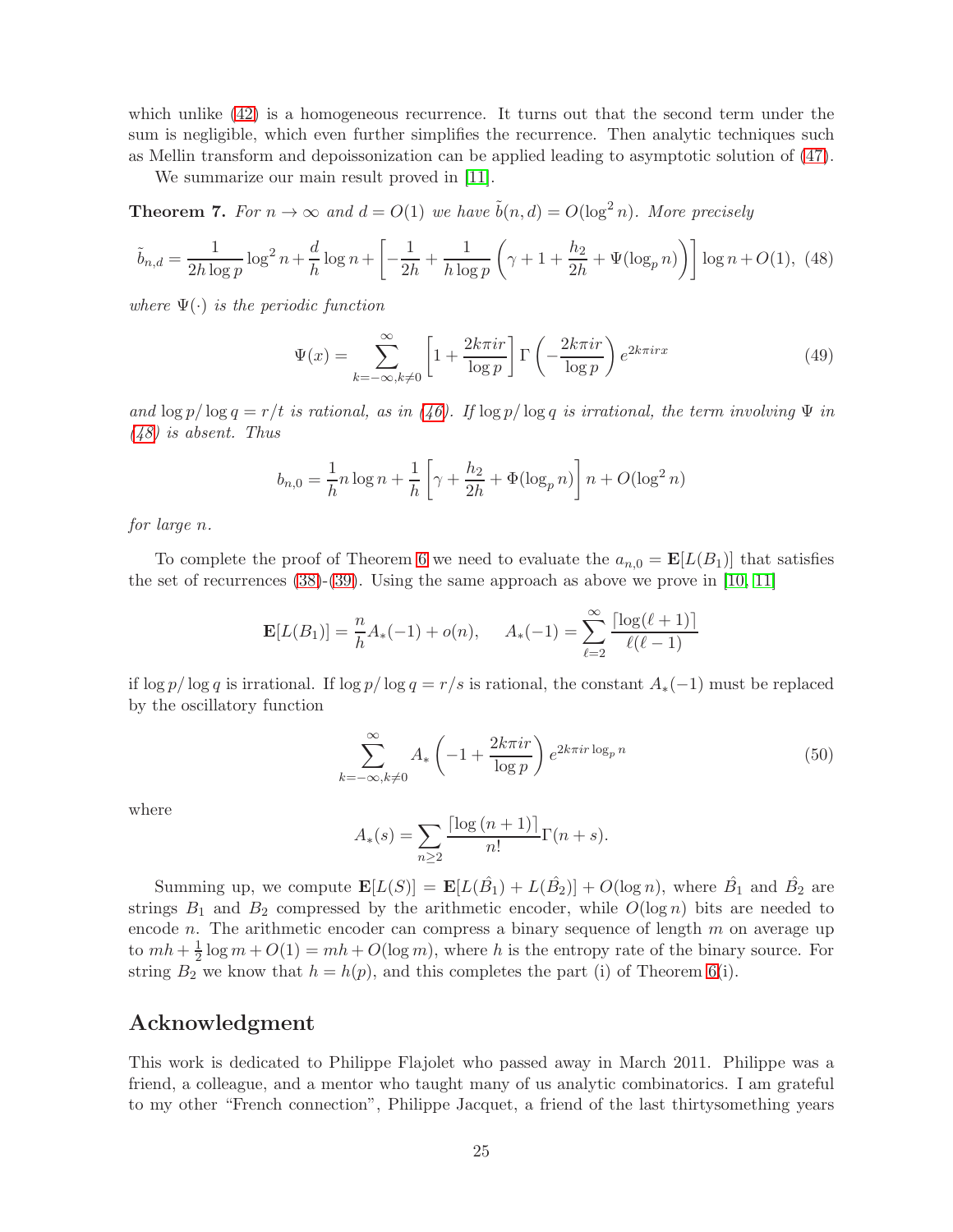with whom I wrote many long papers and whose cheerful attitude towards life makes research fun. I have benefited a lot from my "Palo Alto" connections: Tom Cover, whose untimely death occurred during the preparation of this paper, was a kind and great host during my sabbatical at Stanford in 1999. I thank Gadiel Seroussi and Marcelo Weinberger for many hours of discussion in HPL. Yiannis Kontoyiannis and Mark Ward kindly agreed to read this paper and complained so a better, gentle and more readable paper is presented to the readers. I am grateful to Sergio Verdu for many comments regarding my work, but mostly for his friendship and setting high standards for all of us. Finally, I thank all my co-authors for patience.

# <span id="page-25-0"></span>References

- <span id="page-25-10"></span>[1] V. Anantharam, G. Caire, M. Costa, G. Kramer, R. Yeung and S. Verdu, New Perspectives on Information Theory, Information Theory Society Newsletter, 62, 21-27, 2012.
- <span id="page-25-6"></span>[2] H. Asnani and T. Weissman, On Real Time Coding with Limited Lookahead, Allerton Conference, 2011.
- [3] V. Balasubramanian. Statistical inference, occam's razor, and statistical mechanics on the space of probability distributions. Neural Computation, 9:349–368, 1997.
- <span id="page-25-1"></span>[4] A. Barron, J. Rissanen, and B. Yu, The Minimum Description Length Principle in Coding and Modeling, IEEE Trans. Information Theory, 44, 2743-2760, 1998.
- <span id="page-25-9"></span>[5] C. Bennett, Logical Depth and Physical Complexity, in The Universal Turing Machine: A Half Century Survey, 1988.
- <span id="page-25-12"></span>[6] P. Billingsley, Statistical Methods in Markov Chains, Ann. Math. Statistics, 32, 12-40, 1961.
- <span id="page-25-2"></span>[7] B. Bollobas, Random Graphs, Cambridge University Press, Cambridge, 2001.
- <span id="page-25-3"></span>[8] F. Brooks. Three great challenges for half-century-old computer science. J. the ACM, 50:25– 26, 2003.
- <span id="page-25-11"></span>[9] C. Brukner and A. Zeilinger. Conceptual inadequacy of the shannon information in quantum measurements. Phys. Rev., A 63:3354–3360, 2001.
- [10] Y. Choi and W. Szpankowski. Compression of graphical structures: Fundamental Limits, Algorithms, and Experiments, IEEE Trans. Information Theory, 55, 2, 620-638, 2012.
- <span id="page-25-13"></span>[11] Y. Choi, C. Knessl and W. Szpankowski, On a Recurrence Arising in Graph Compression, 23rd International Meeting on Probabilistic, Combinatorial and Asymptotic Methods for the Analysis of Algorithms, AofA'12, Montreal, 2012.
- <span id="page-25-7"></span>[12] R. Corless, G. Gonnet, D. Hare, D. Jeffrey and D. Knuth, "On the Lambert W Function," Adv. Computational Mathematics, 5, pp. 329–359, 1996.
- <span id="page-25-5"></span>[13] T. Cover and J.A. Thomas, Elements of Information Theory, John Wiley & Sons, New York, 1991.
- <span id="page-25-8"></span>[14] I. Csziszár and J. Körner, *Information Theory: Coding Theorems for Discrete Memoryless* Systems, Academic Press, New York, 1981.
- [15] I. Csiszàr and P. Shields, Redundancy Rates for Renewal and Other Processes, IEEE Trans. Information Theory, 42, 2065–2072, 1996.
- <span id="page-25-4"></span>[16] I. Csziszár, The Method of Types, *IEEE Trans. Information Theory*, 44, 2505-2523, 1998.
- [17] P. Cuff, H. Permuter, and T. Cover, Coordination Capacity, IEEE Trans. on Info. Theory, 55, 2010.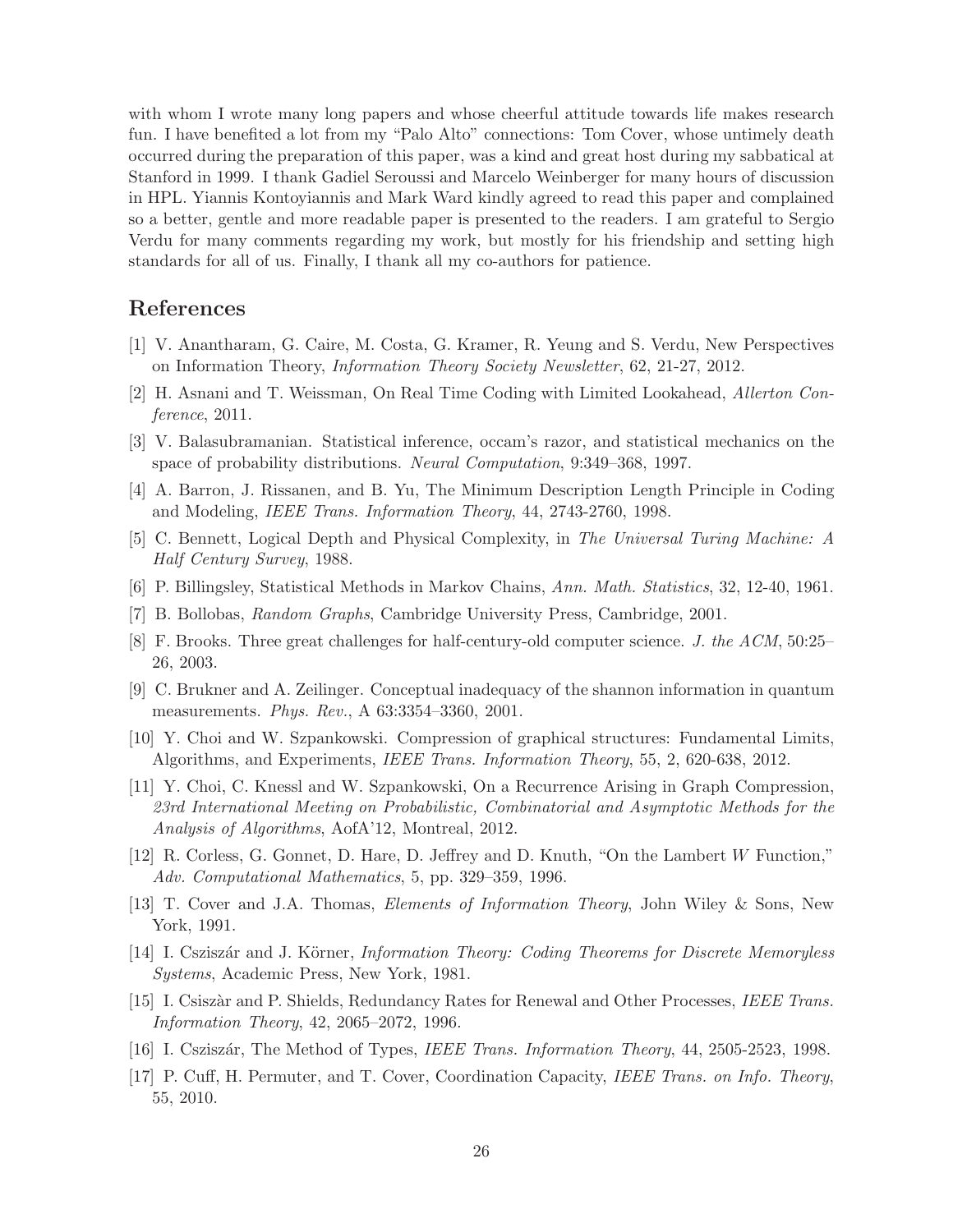- <span id="page-26-12"></span>[18] L. D. Davisson, Universal Noiseless Coding, IEEE Trans. Information Theory, 19, 783-795, 1973.
- <span id="page-26-0"></span>[19] L. D. Davisson, Minimax Noiseless Universal coding for Markov Sources, IEEE Trans. Information Theory, 29, 211 - 215, 1983.
- <span id="page-26-8"></span>[20] A. Dimitrov, A. Lazar, and J. Victor (Eds.), Methods of Information Theory, Special Issue of Journal of Computational Neuroscience, 30, 1, 2011.
- <span id="page-26-9"></span>[21] M. Drmota and W. Szpankowski, Precise Minimax Redundancy and Regret, IEEE Trans. Information Theory, 50, 2686-2707, 2004.
- <span id="page-26-7"></span>[22] M. Drmota, Y. Reznik, and W. Szpankowski, Tunstall Code, Khodak Variations, and Random Walks IEEE Trans. Information Theory, 56, 2928 - 2937, 2010.
- <span id="page-26-13"></span>[23] P. Flajolet and W. Szpankowski, "Analytic Variations on Redundancy Rates of Renewal Processes," IEEE Trans. Information Theory, 48, pp. 2911–2921, 2002.
- <span id="page-26-1"></span>[24] P. Flajolet and R. Sedgewick, Analytic Combinatorics, Cambridge University Press, Cambridge, 2008.
- <span id="page-26-3"></span>[25] O. Goldreich, B. Juba, and M. Sudan, A Theory of Goal-Oriented Communication. Electronic Colloquium on Computational Complexity, 2009.
- [26] A. Goldsmith, M. Effors, R. Koetter, M. Medard, and L. Zheng, Beyond Shannon: The Quest for Fundamental Performance Limits of Wireless Ad Hoc Networks, IEEE Communications Magazine, 195-205, May 2011
- <span id="page-26-14"></span><span id="page-26-11"></span>[27] L. Goodman, Exact Probabilities and Asymptotic Relationships for Some Statistics from m-th Order Markov Chains, Annals of Mathematical Statistics, 29, 476-490, 1958.
- <span id="page-26-2"></span>[28] P. Grunwald. The Minimum Description Length Principle. The MIT Press, Cambridge, 2007.
- <span id="page-26-10"></span>[29] B. Hajek and A. Ephremides. Information theory and communication networks: An unconsummated union. Trans. Information Theory, 44:2416–2434, 1998.
- <span id="page-26-16"></span>[30] G. Han and B. Marcus, Asymptotics of the input-constrained binary symmetric channel capacity, Annals of Applied Probability, 19, 1063-1091, 2009.
- [31] I. Hou and P.R. Kumar, Queueing Systems with Hard Delay Constraints: A Framework and Solutions for Real-Time Communication over Unreliable Wireless Channels, Queueing Systems: Theory and Applications.
- <span id="page-26-4"></span>[32] R. Howard. Information value theory. IEEE Transactions on Systems Science and Cybernetics, 2:22–26, 1996.
- <span id="page-26-15"></span>[33] P. Jacquet, B. Mans, and G. Rodolakis. Information propagation speed in delay tolernat networks: Analytic upper bounds. Tans. Information Theory, 56, 5001-5015 , 2010.
- <span id="page-26-5"></span>[34] P. Jacquet, C. Knessl and W. Szpankowski, Counting Markov Types, Balanced Matrices, and Eulerian Graphs, Tans. Information Theory, 58, 2012.
- <span id="page-26-17"></span>[35] P. Jacquet, and W. Szpankowski, Asymptotic Behavior of the Lempel-Ziv Parsing Scheme and Digital Search Trees, Theoretical Computer Science, 144, 161–197, 1995.
- [36] P. Jacquet, and W. Szpankowski, Analytical Depoissonization and Its Applications, Theoretical Computer Science, 201, 1–62, 1998.
- <span id="page-26-6"></span>[37] P. Jacquet and W. Szpankowski, Markov Types and Minimax Redundancy for Markov Sources, IEEE Trans. Information Theory, 50, 1393-1402, 2004.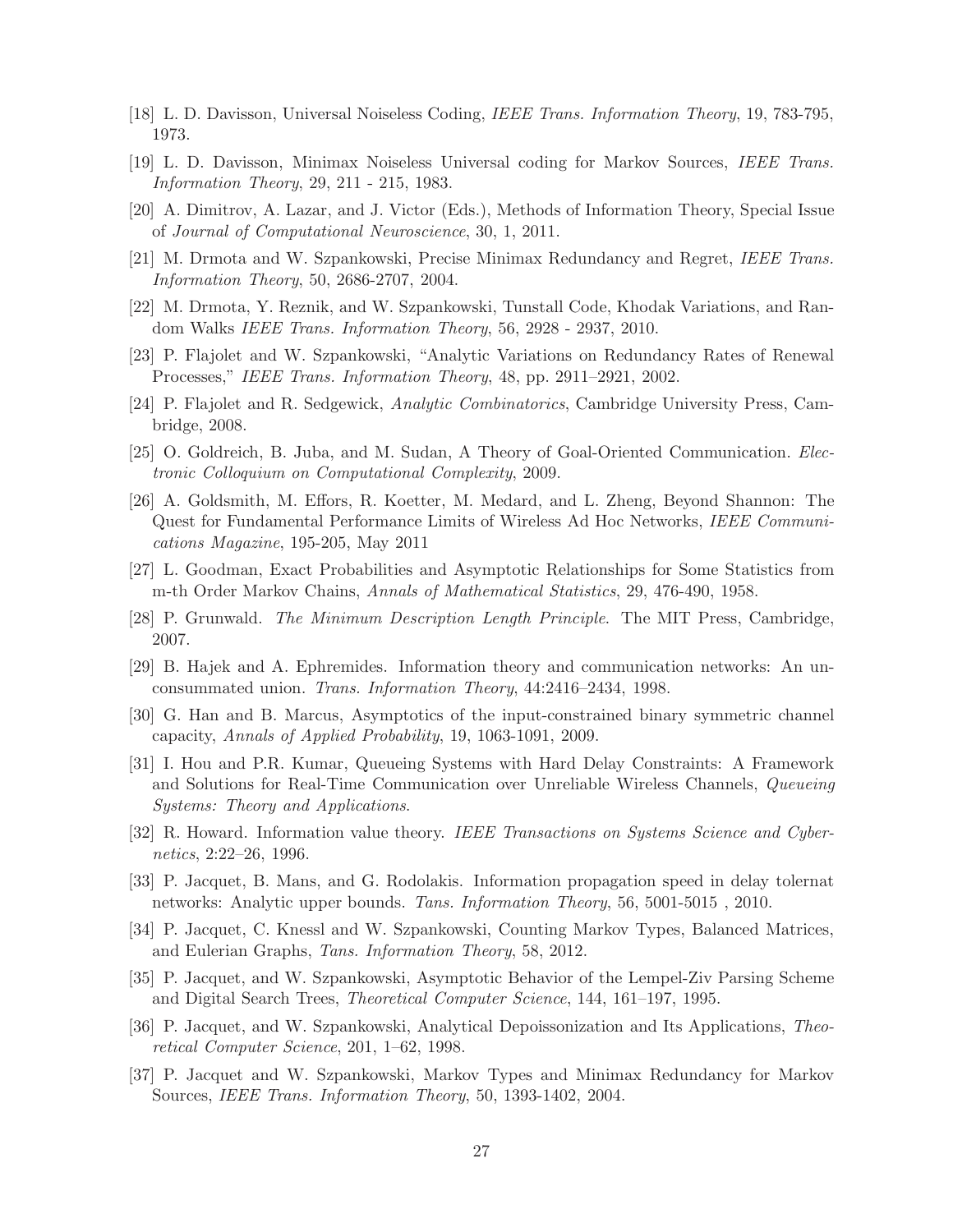- <span id="page-27-12"></span><span id="page-27-7"></span>[38] P. Jacquet and W. Szpankowski, Noisy Constrained Capacity for BSC, IEEE Trans. Information Theory, 56, 5412- 5423, 2010.
- <span id="page-27-2"></span>[39] P. Jacquet and W. Szpankowski, Limiting Distribution of Lempel Ziv'78 Redundancy, 2011 International Symposium on Information Theory, 1609-1612, St. Petersburg, 2011.
- <span id="page-27-0"></span>[40] B. Juba and M. Sudan. Universal semantic communication. In Proceedings of the 40th Annual ACM Symposium on Theory of Computing, 2008.
- <span id="page-27-15"></span>[41] L. E. Kay. Who Wrote the Book of Life. Stanford University Press, Stanford, 2000.
- <span id="page-27-17"></span>[42] K.D. Kim and P.R. Kumar, A Real-Time Middleware for Networked Control Systems and Application to an Unstable System, IEEE Transactions on Control Systems Technology.
- <span id="page-27-18"></span>[43] J.H. Kim, B. Sudakov, and V.H. Vu, On the asymmetry of random regular graphs and random graphs, Random Structures and Algorithms, 21(3-4), 216–224, 2002.
- <span id="page-27-4"></span>[44] D. Knuth, The Art of Computer Programming. Sorting and Searching, Vol. 3, Second Edition, Addison-Wesley, Reading, MA, 1998.
- <span id="page-27-10"></span>[45] J. Konorski and W. Szpankowski. What is information? Festschrift in Honor of Jorma Rissanen, pages 154–172, 2008.
- <span id="page-27-14"></span>[46] I. Kontoyiannis, An Implementable Lossy Version of the Lempel-Ziv Algorithm — Part I: Optimality for Memoryless Sources, IEEE Trans. Information Theory, 45, 2285–2292, 1999.
- [47] V. Kostina and S. Verdu, Fixed-Length Lossy Compression in the Finite Blocklength Regime: Discrete Memoryless Sources, 2010 IEEE Int. Symposium on Information Theory, St. Petersburg, 2011.
- <span id="page-27-11"></span><span id="page-27-8"></span>[48] S. Lonardi, W. Szpankowski, and M. Ward, Error Resilient LZ'77 Data Compression: Algorithms, Analysis, and Experiments, IEEE Trans. Information Theory, 53, 1799-1813, 2007.
- <span id="page-27-9"></span>[49] G. Louchard, and W. Szpankowski, On the Average Redundancy Rate of the Lempel-Ziv Code, IEEE Trans. Information Theory, 43, 2–8, 1997.
- <span id="page-27-16"></span>[50] T. Luczak, and W. Szpankowski, A Suboptimal Lossy Data Compression Based in Approximate Pattern Matching, IEEE Trans. Information Theory, 43, 1439–1451, 1997.
- [51] F. Matejka and C. Sims, Discrete Actions in Information-Constrained Tracking Problems, preprint 2011.
- [52] A. Martín, G. Seroussi, and M. J. Weinberger, Type classes of tree models, *Proc. ISIT* 2007, Nice, France, 2007.
- <span id="page-27-1"></span>[53] O. Milenkovic, G. Alterovitz, G. Battail, T. Coleman, J. Hagenauer, S. Meyn, W. Szpankowski, Information Theory in Molecular Biology and Neuroscience, IEEE Transactions on Information Theory, 56, 2, 2010.
- <span id="page-27-6"></span>[54] I Nemenman, W Bialek, and R de Ruyter van Steveninck. Entropy and information in neural spike trains: Progress on the sam pling problem. Phys Rev E, 69, 2004.
- <span id="page-27-13"></span><span id="page-27-3"></span>[55] P. Nurse. Life, logic, and information. Nature, 454:424–426, 2008.
- [56] A. Orlitsky and N. Santhanam, "Speaking of Infinity," IEEE Trans. Information Theory, 50, 2215–2230, 2004.
- [57] A. Orlitsky, N. Santhanam, and J. Zhang, "Universal Compression of Memoryless Sources over Unknown Alphabets," IEEE Trans. Information Theory, 50, 1469–1481, 2004.
- <span id="page-27-5"></span>[58] Y. Polyanskiy, H. V. Poor and S. Verdu, Channel Coding Rate in the Finite Blocklength Regime, IEEE Trans. Inf. Theory, 56, 5, 2307-2359, 2010.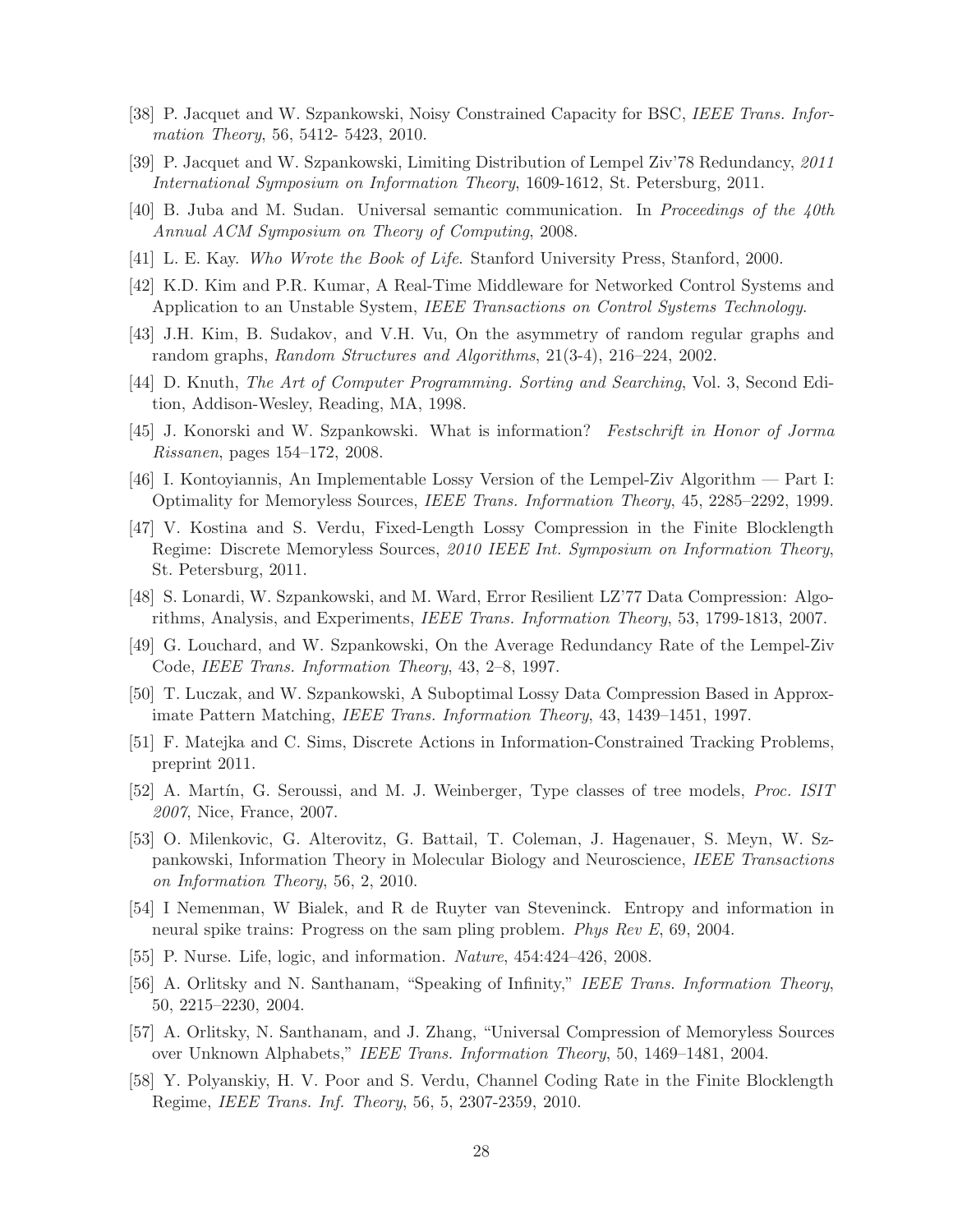- <span id="page-28-13"></span><span id="page-28-11"></span>[59] J. Rissanen, Fisher Information and Stochastic Complexity, IEEE Trans. Information Theory, 42, 40-47, 1996.
- <span id="page-28-15"></span>[60] J. Rissanen, Information and Complexity in Statistical Modeling, Springer, 2007.
- <span id="page-28-6"></span>[61] K. Rose, A mapping approach to rate-distortion computation and analysis, IEEE Trans. Inf. Theory, 40, 6, 1939-1952, 1994.
- [62] S. Savari, Redundancy of the Lempel-Ziv Incremental Parsing Rule, IEEE Trans. Information Theory, 43, 9–21, 1997.
- <span id="page-28-12"></span>[63] G. Seroussi, On Universal Types, IEEE Trans. Information Theory, 52, 171-189, 2006.
- [64] P. Jacquet, G. Seroussi and W. Szpankowski, On the Entropy of a Hidden Markov Process, Theoretical Computer Science, 395, 203-219, 2008.
- <span id="page-28-0"></span>[65] C. Shannon. A mathematical theory of communication. Bell System Technical Journal, (27):379–423 623–656, 1948.
- <span id="page-28-1"></span>[66] C. Shannon. The lattice theory of information. IEEE Transaction on Information Theory, 1:105–107, 1953.
- [67] C. Shannon. The Bandwagon. IEEE Transaction on Information Theory, 2, 3-3, 1956.
- <span id="page-28-14"></span>[68] P. Shields, Universal Redundancy Rates Do Not Exist, IEEE Trans. Information Theory, 39, 520-524, 1993.
- [69] Y. Shtarkov, "Universal Sequential Coding of Single Messages," Problems of Information Transmission, 23, pp. 175–186, 1987.
- <span id="page-28-16"></span>[70] R. Stanley, Enumerative Combinatorics, Vol. II, Cambridge University Press, Cambridge, 1999.
- <span id="page-28-4"></span>[71] J. Stiglitz. The contributions of the economics of information to twentieth century economics. *Quarterly Journal of Economics*, 115:1441–1478, 2000.
- <span id="page-28-5"></span>[72] W. Szpankowski, Asymptotic Properties of Data Compression and Suffix Trees, IEEE Trans. Information Theory, 39, 1647–1659, 1993.
- <span id="page-28-9"></span>[73] W. Szpankowski, A Generalized Suffix Tree and Its (Un)Expected Asymptotic Behaviors, SIAM J. Computing, 22, 1176–1198, 1993.
- <span id="page-28-7"></span>[74] W. Szpankowski, On Asymptotics of Certain Recurrences Arising in Universal Coding, Problems of Information Transmission, 34, 55-61, 1998.
- [75] W. Szpankowski, Asymptotic Average Redundancy of Huffman (and Other) Block Codes, IEEE Trans. Information Theory, 46, 2434-2443, 2000.
- <span id="page-28-8"></span><span id="page-28-3"></span>[76] W. Szpankowski, Average Case Analysis of Algorithms on Sequences, Wiley, New York, 2001.
- [77] W. Szpankowski and S. Verdu, Minimum Expected Length of Fixed-to-Variable Lossless Compression without Prefix Constraints IEEE Trans. Information Theory, 57, 4017 - 4025, 2011.
- <span id="page-28-10"></span><span id="page-28-2"></span>[78] W. Szpankowski and M. Weinberger, Minimax Pointwise Redundancy for Memoryless Models over Large Alphabets, IEEE Trans. Information Theory, 58, 2012.
- <span id="page-28-17"></span>[79] G. Tkacik, C. Callan, and W Bialek. Information flow and optimization in transcriptional regulation. PNAS, 105:12265
- [80] LR. Varshney, BL. Chen, E. Paniagua DH. Hall, DB. Chklovskii, Structural Properties of the Caenorhabditis elegans Neuronal Network, PLoS Comput Biol 7(2), 1-21, 2011.